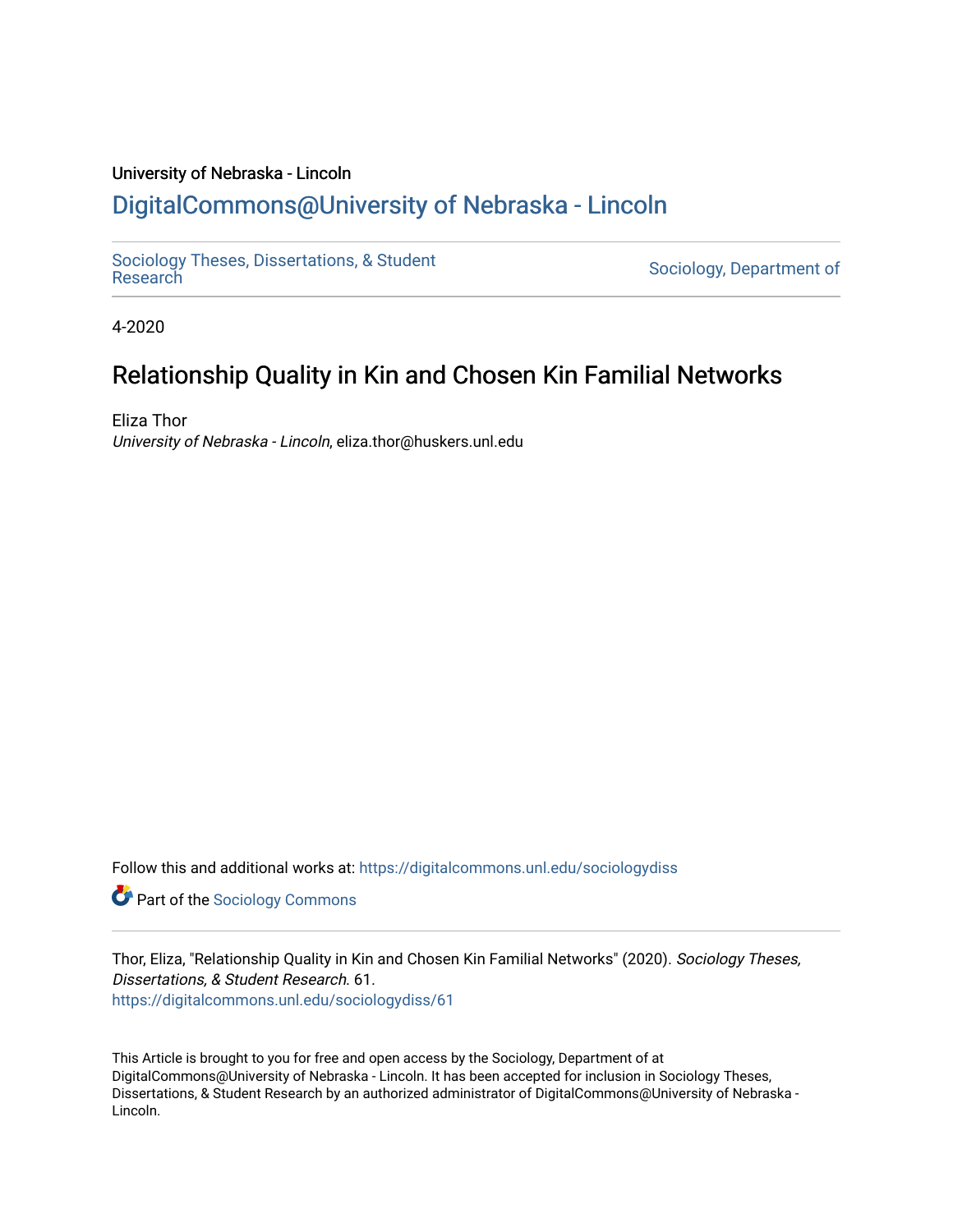# RELATIONSHIP QUALITY IN KIN AND

# CHOSEN KIN FAMILIAL NETWORKS

By

Craig Thor

# A THESIS

Presented to the faculty of The Graduate College at the University of Nebraska In Partial Fulfillment of Requirements For the Degree of Master of Arts

Major: Sociology

Under the Supervision of Professor G. Robin Gauthier

Lincoln, Nebraska

May, 2020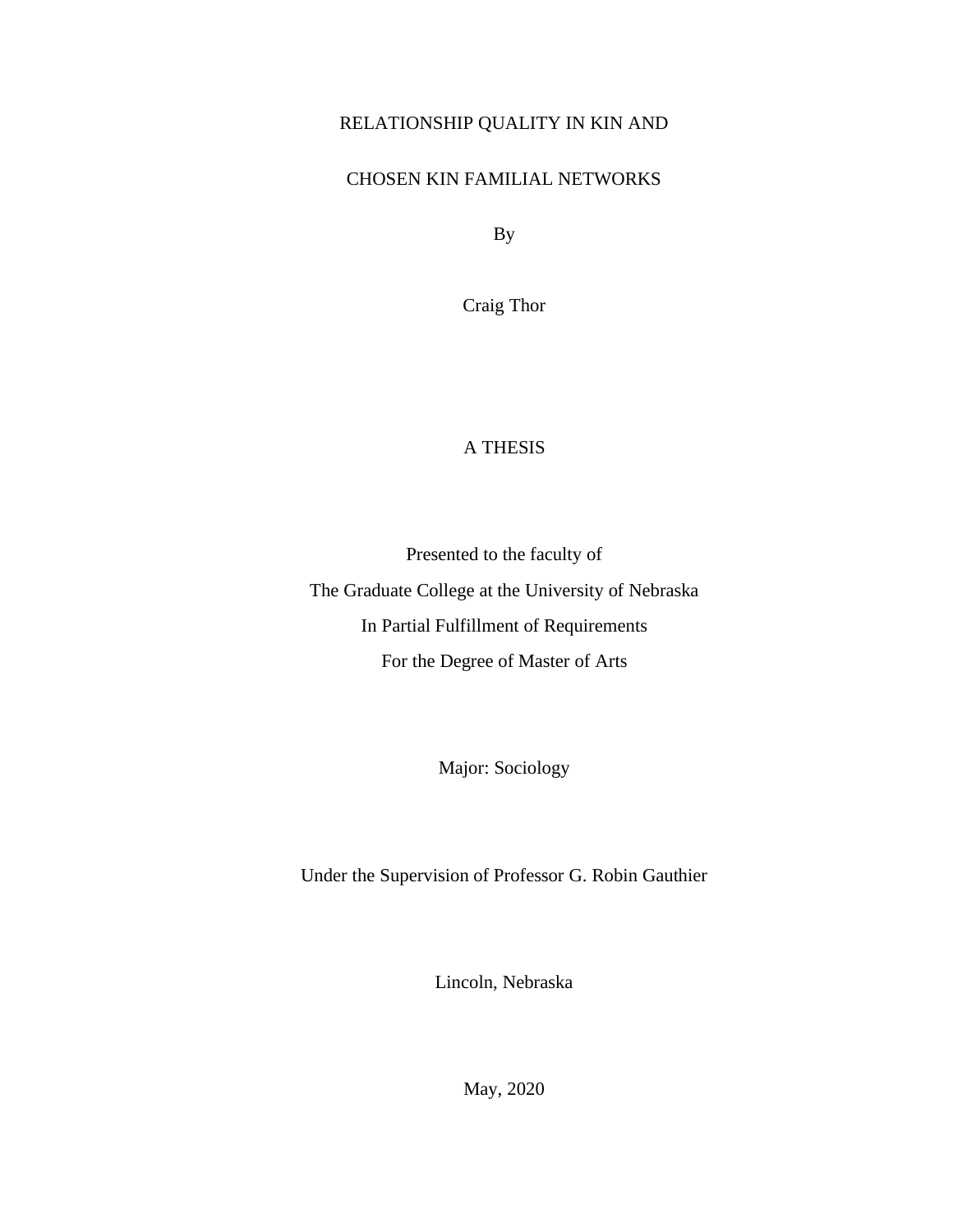# RELATIONSHIP QUALITY IN KIN AND

#### CHOSEN KIN FAMILIAL NETWORKS

Craig Thor, M.A.

University of Nebraska, 2020

Advisor: G. Robin Gauthier

Family relationships are sources of both stress and support for most individuals. They are also among the most resilient, offering support through long periods of conflict. Growing scholarly research on LGB families demonstrates that LGB individuals face greater levels of conflict, which stems from a lack of acceptance of their identities. As of yet, little work has directly compared LGB familial relationships to heterosexual family relationships. This study seeks to fill this gap by comparing the relationship characteristics of LGB and heterosexual individuals using network data drawn from the Nebraska Annual Social Indicators Survey (2018 and 2019). I employed multilevel logistic regression models to estimate the relationship between sexuality and characteristics of familial relationships. I measured relationship characteristics in two ways: perceived closeness and the presence of conflict. Analysis reveals few differences between the relationships of LGB and heterosexual individuals. LGB individuals experience feeling less emotionally close to their biological kin than heterosexual individuals but are equally close.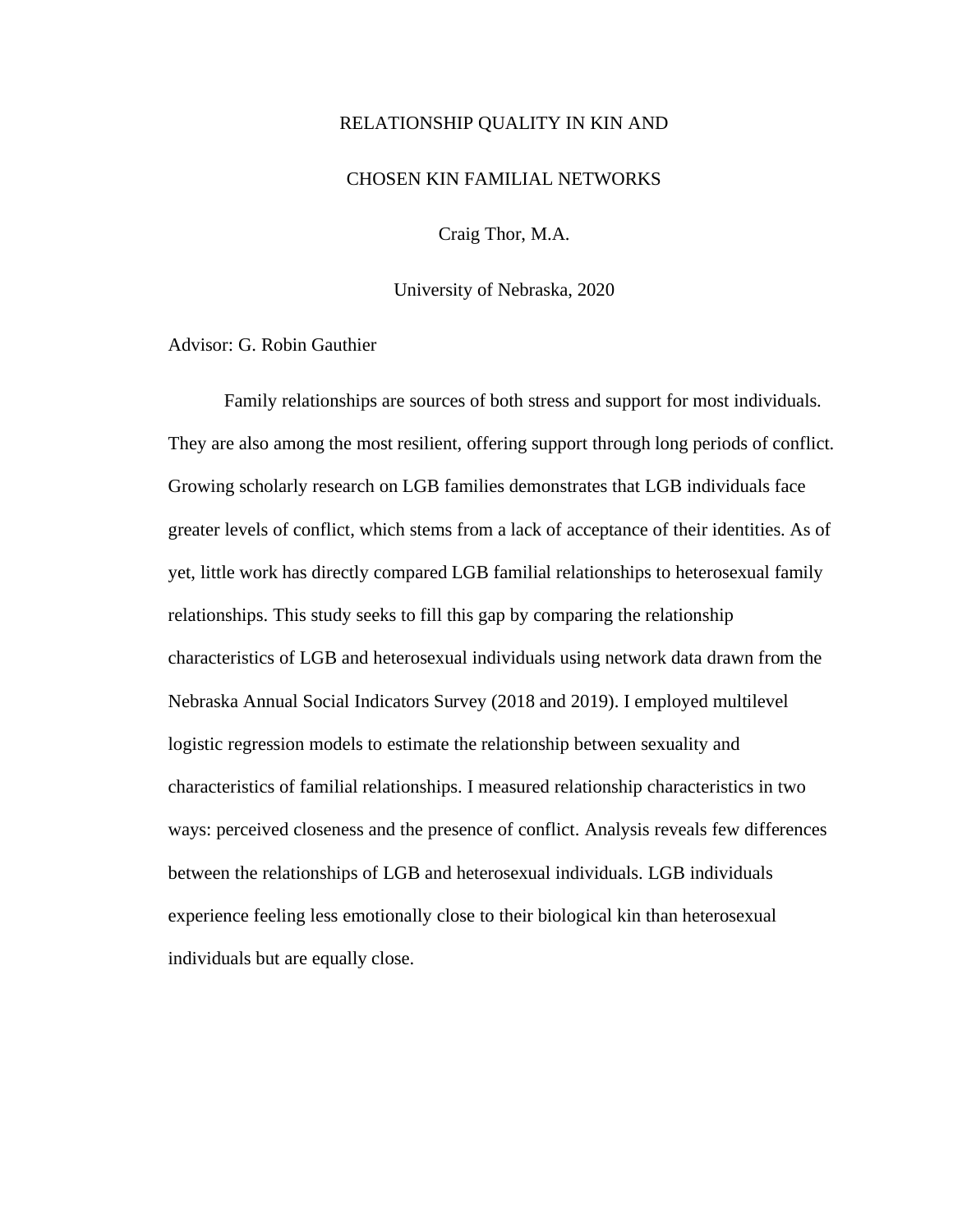# **Introduction**

Family relationships can be among the most supportive and most stressful in a person's life. These relationships are among the most resilient as well, persisting and often offering support even through extreme conflict. Although a long line of qualitative literature has examined conflict within lesbian, gay and bisexual (LGB) family relationships, only recently has this conflict, in comparison to conflict within heterosexual families, become a subject of scholarly interest. This thesis will answer the question: How do the family relationships of LGB individuals compare with heterosexual individuals?

Here, I examine two critical distinctions between LGB and heterosexual family relationships. First, conflict is likely to be rooted in different sources for LGB and heterosexual family relationships. Conflict in heterosexual familial relationships frequently arises from a failure to meet normative expectations and life course transitions. On top of failing to meet normative expectations, LGB individuals frequently report strain arises from not feeling supported in their identities. As a result, they have relationships that are seemingly contradictory, maintaining connections with their family that are full of conflict and not particularly close.

Second, the role of chosen kin is likely to differ in LGB and heterosexual family relationships. LGB individuals frequently develop familial relationships with individuals beyond their biological kin to create a chosen family who gives them the support they may lack. Chosen kin may also expand upon the familial roles an individual may already have in their biological kin, acting as extra siblings or parental figures. Chosen kin can offer an individual an opportunity for a more well-rounded family. As such, LGB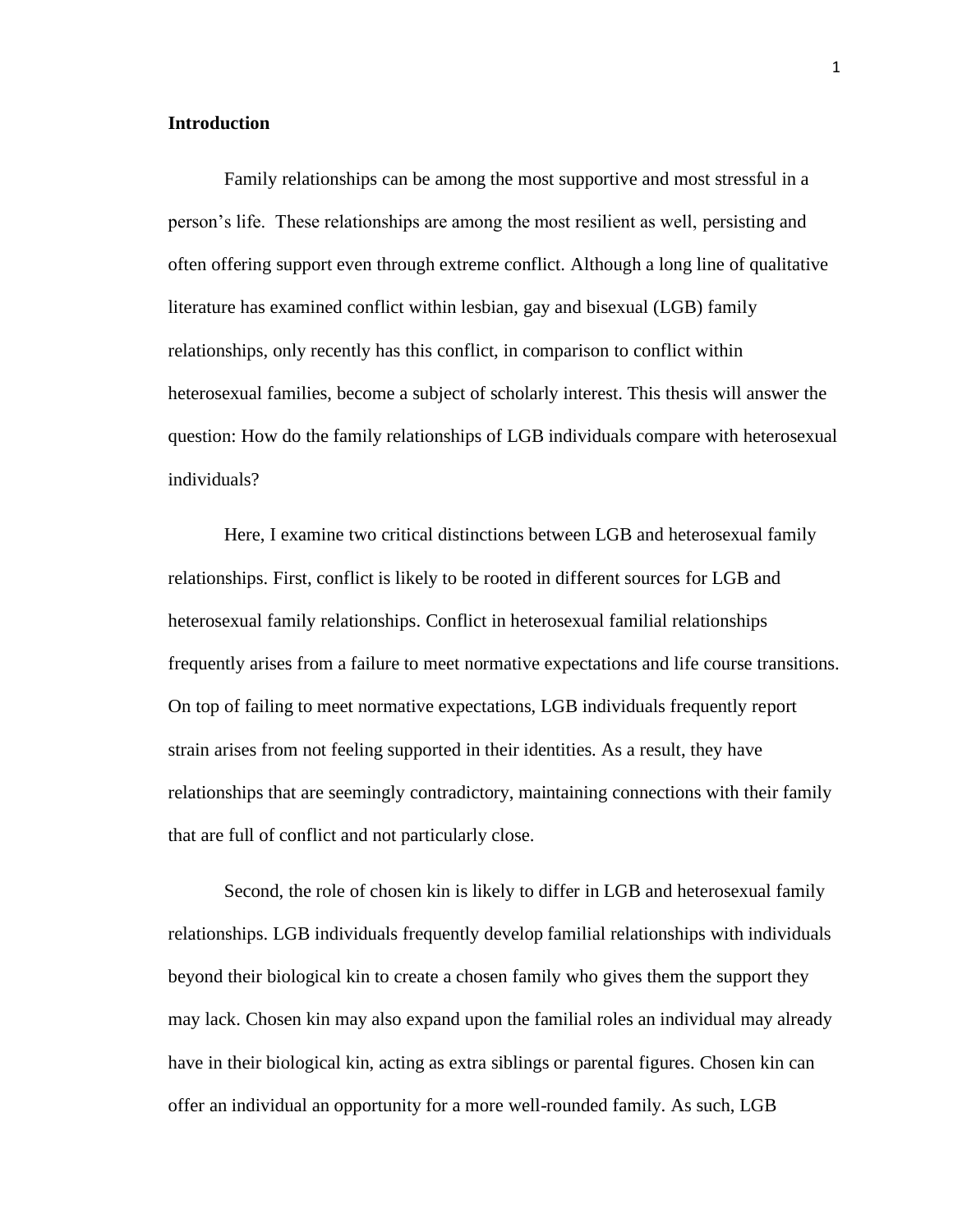individuals may be substantially closer emotionally to their non-kin family relationships than heterosexual individuals are to their chosen kin. LGB romantic partner relationships may be less close than heterosexual ones as the strain from unsupportive family members and homophobia can lead to greater relationship stress (Todosijevic et al. 2005; Knoble and Linville 2012). Support from these relationships can help LGB individuals balance strain felt from other relationships (Walen and Lachman 2000).

While past studies have discussed how LGB familial relationships differ from the average heterosexual familial relationships, very little has been done to directly compare the features of LGB and heterosexual familial relationships. A direct comparison will allow us to see how levels of conflict and closeness differ and give us a more complete understanding of the LGB family.

To compare these relationships, I will draw on two theories of familial conflict and compare the emotional closeness and conflict in the family relationships of LGB and heterosexual individuals. To start, Simmel's theory of conflict is one possible explanation for why LGB individuals may maintain conflictual relationships with family members. Second, family ambivalence literature may further explain how an LGB individual may report having a highly conflictual relationship while still considering the relationship among the closest they have. I will then use these theories to better elucidate direct comparisons between LGB and heterosexual individuals and their relationships with individuals they consider to be family.

Testing how the qualities of LGB and heterosexual family relationships compare will give us a better understanding of the role of ambivalent relationships in families. To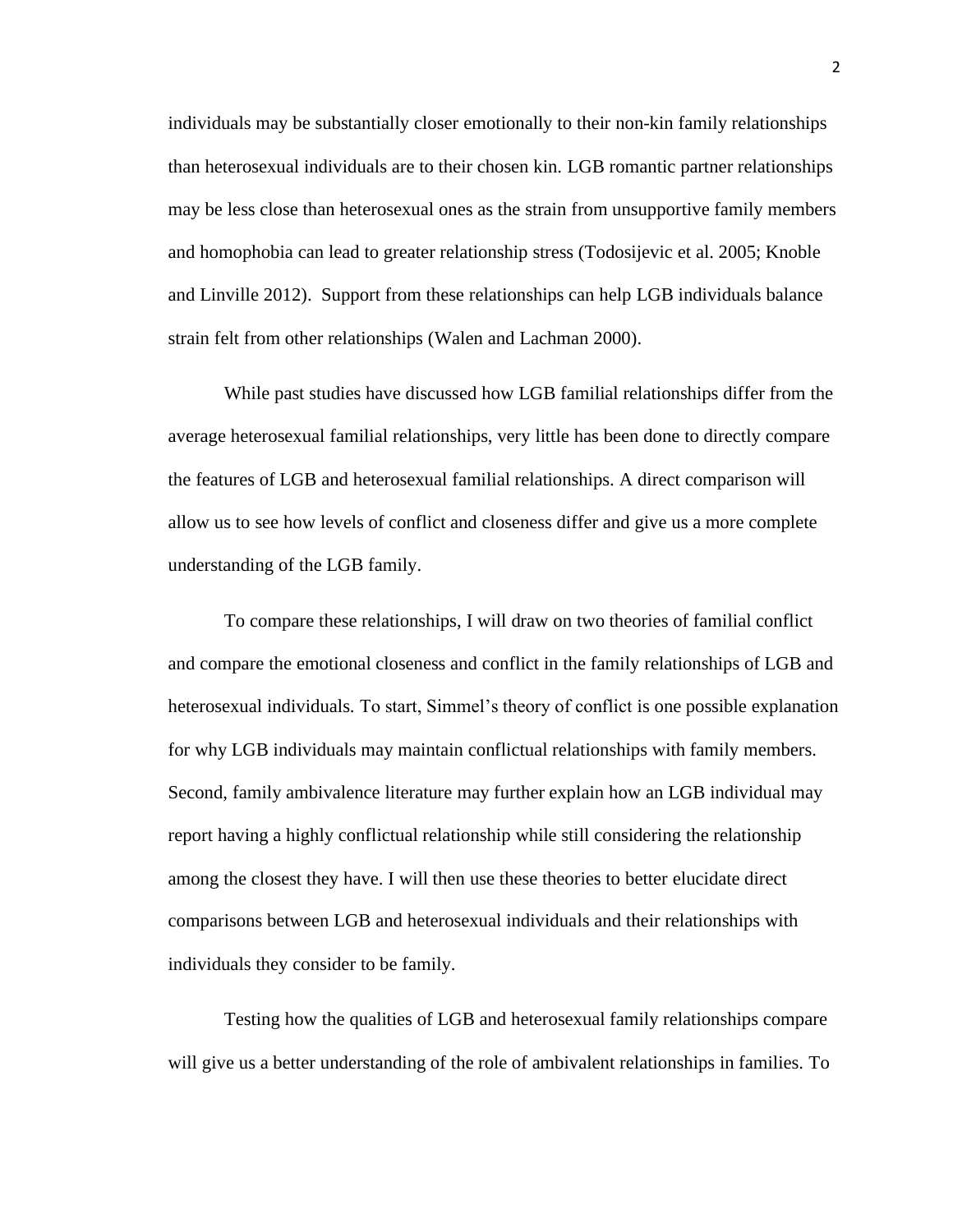answer my research question, how do the family relationships of LGB individuals compare with heterosexual individuals, I will test four hypotheses:

- Hypothesis 1a: LGB individuals' relationships with their biological kin will contain more conflict than heterosexual individuals'.
- Hypothesis 1b: LGB individuals' relationships with their biological kin will be less close than heterosexual individuals'.
- Hypothesis 2: LGB individuals' relationships with their chosen kin will be the same as or emotionally closer and less conflictual than heterosexual individuals'.
- Hypothesis 3: There will be no significant difference between LGB and heterosexual individuals' relationships with their romantic partners.

# **Literature Review**

Closeness and Conflict in Family Relationships

Family relationships are often emotionally closer and more supportive than others, with relationships between romantic partners, parents and children being among the closest (Agneessens, Waege, Lievens 2006). However, in family relationships, closeness and conflict are bound up together as two sides of the same coin: the closest relationships are also the most likely to be conflictual (Connidis and McMullin 2002, Bengston et al. 2002).

In his classic argument, Simmel (1954) argues that conflict allows individuals to include in their lives people they would otherwise avoid and reject. Expressing conflict allows individuals to move past areas of tension and focus on building other aspects of their relationships. This allows them to maintain close, stable relationships without necessarily needing to avoid the conflict. Thus, this perspective suggests that conflictual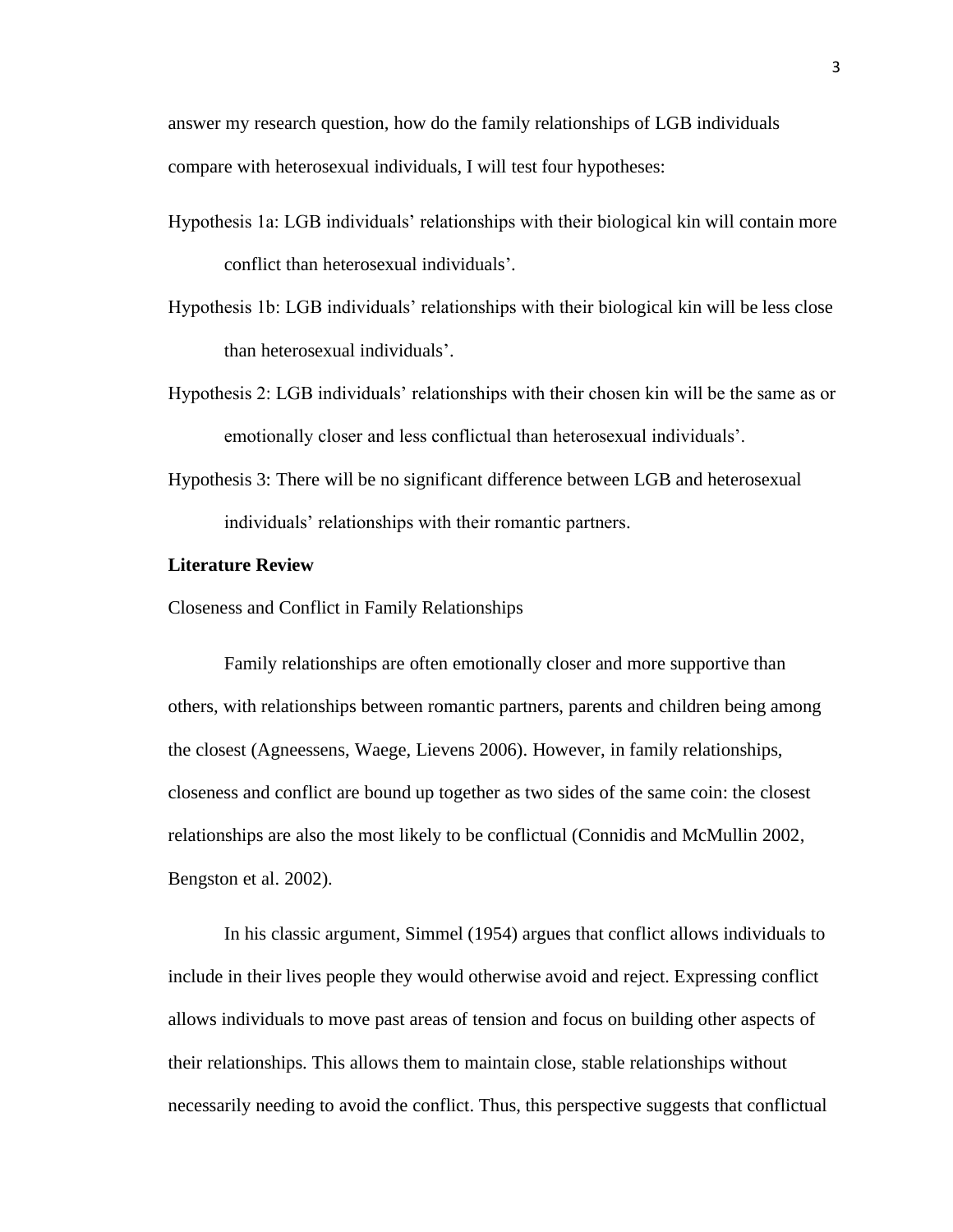relationships can persist without definite resolution even though they cause inter-personal distress. This may mean that in cases where biological kin are not supportive of an individual's sexuality, yet the relationships are maintained, we may see more conflict.

More recently, sociologists have explored how structural tensions differentially produce conflict between family members over the life course (Connidis and McMullin 2002). Connidis and McMullin call this family ambivalence, defining it as "structurally created contradictions that are experienced by individuals in their interactions with others" (559). Relationships can become ambivalent when an individual, through the societal expectations and structures embedded in familial relationships, has more privilege (Bengston et al. 2002, Connidis 2015). LGB individuals experience ambivalence in their biological kin relationships when the social expectation to maintain a relationship is contradicted by the heteronormative structures embedded in the traditional family dynamic itself. They often lack the financial and social resources to avoid the conditions that lead to ambivalent relationships. LGB individuals who are not supported by their biological kin may not feel able to end the relationship. For example, an LGB individual who was kicked out of their home by their parents may still feel the social pressure to care for them when they reach old age. In the case that they lack the financial resources to pay for care, LGB individuals face the expectation to personally care for their aging parents. LGB individuals are expected to be able to negotiate their familial relationships, navigating relationships with those they continue to depend upon and those that depend upon them, through constantly shifting expectations and arrangements (Connidis 2015).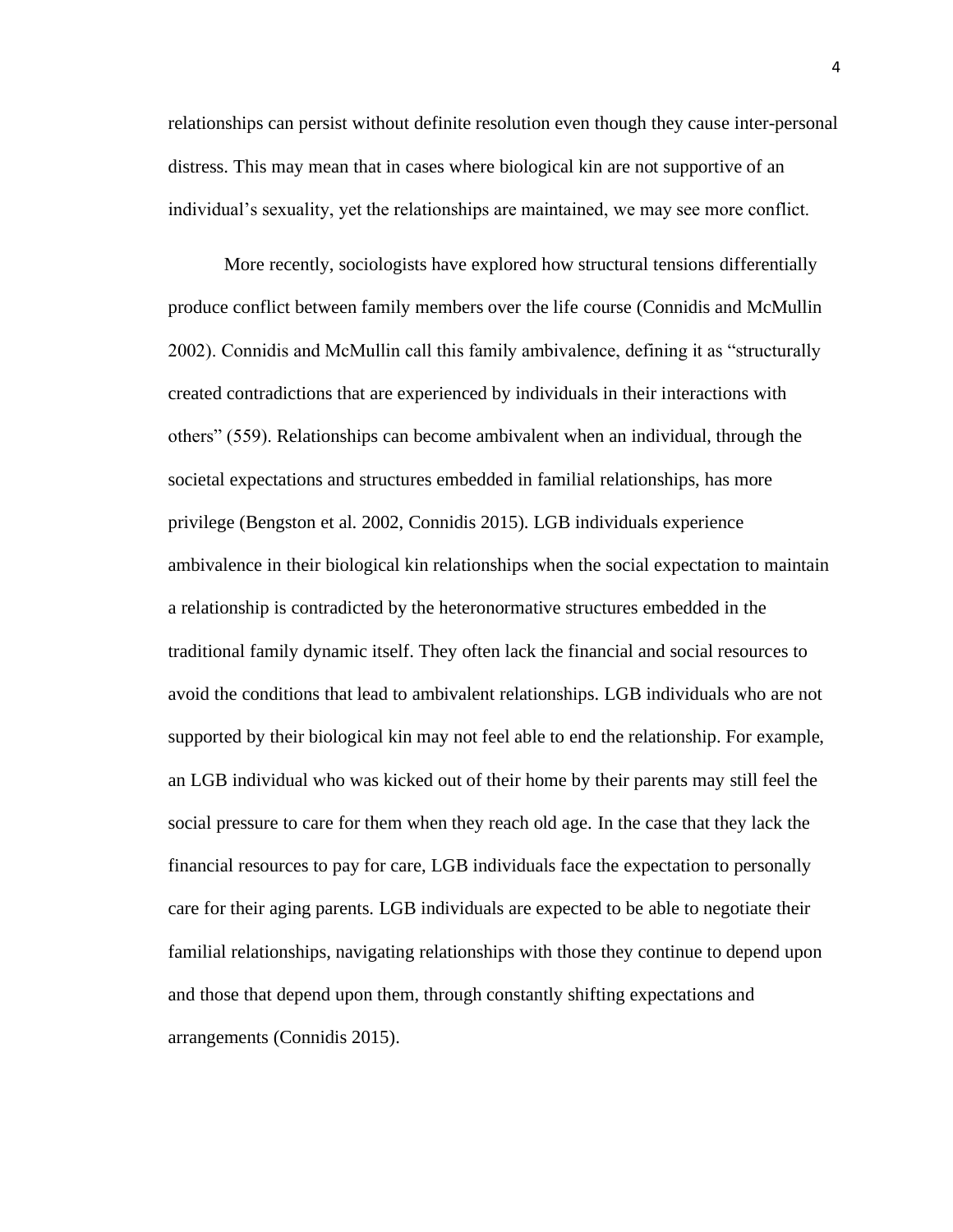Although LGB individuals may find themselves in ambivalent biological kin relationships due to heteronormative expectations, it does not mean that they lack the agency to avoid the same expectations in all their relationships (Bengston et al. 2002). In chosen kin relationships this may mean less overall conflict as an individual may be less willing to maintain a chosen relationship if it is incongruous. The desire for relationships with less conflict may be especially strong for LGB individuals looking for a chosen family without heteronormative limitations after their biological family has stopped supporting them.

Family ambivalence counteracts the notion that biological kin relationships are either fully in solidarity or fully in conflict (Bengston et al. 2002). It also supports the hypotheses that LGB individuals' biological kin relationships will be less close and contain more conflict than heterosexuals'. LGB individuals may include biological kin among their closest relationships even if they are not actually very close and contain conflict as societal expectations dictate that the relationship is maintained. On the other hand, chosen kin and romantic partner relationships are less likely to become ambivalent as individuals are more willing to terminate the relationship when the pressures of social expectations are not present (Wilson, Shuey, and Elder 2003; Reczek 2016).

Together, Simmel's theory of conflict and the concept of family ambivalence may shed light on the contradictory familial arrangement that may explain why LGB individuals maintain relationships with their biological families even when conflict is frequent, and they do not feel particularly close to them. Ambivalence theory tells us that LGB individuals may be expected to maintain close relationships with their biological kin, even if they do not support the individual's identity. These perspectives also suggest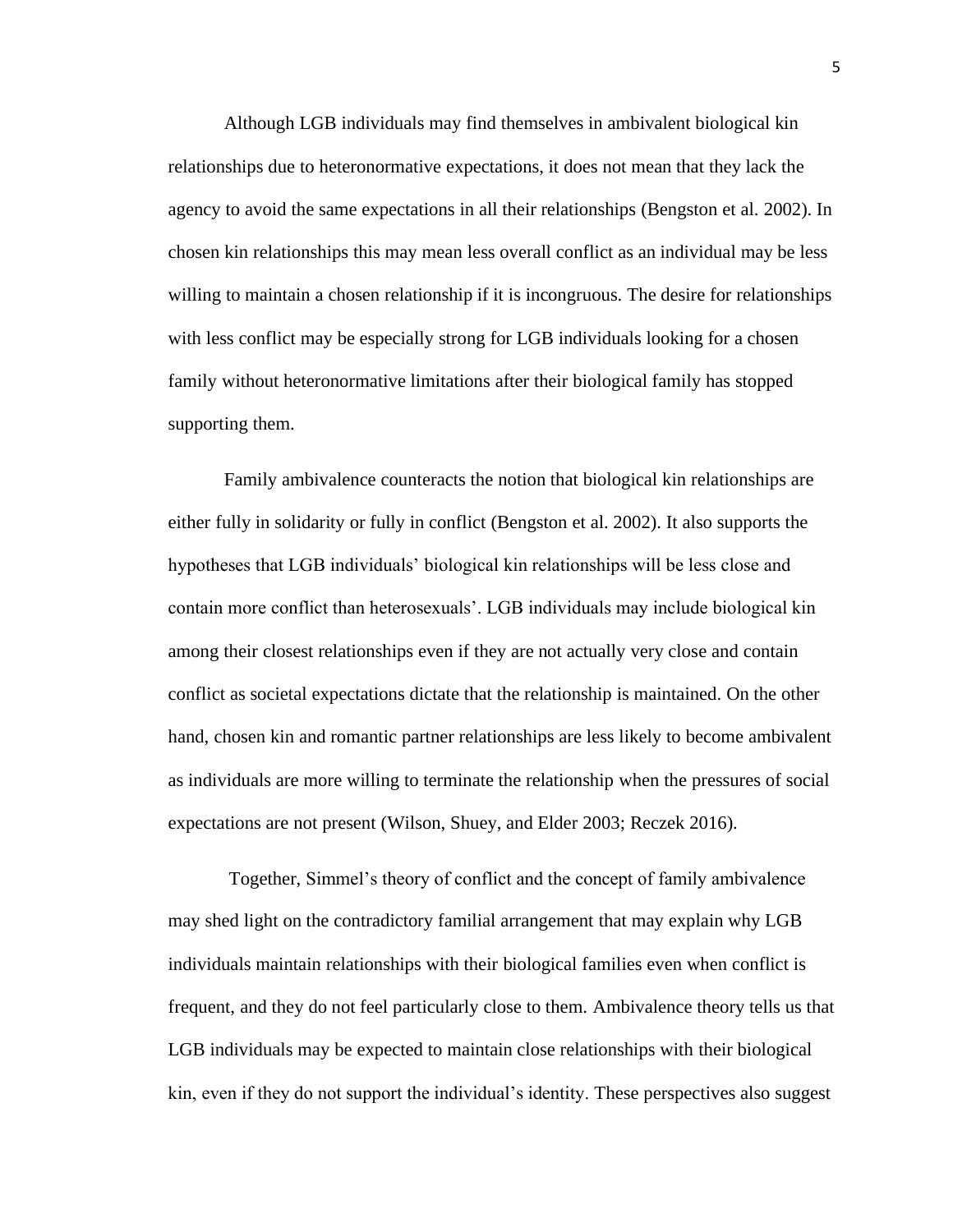that the relationship between closeness and conflict that has been found in studies dominated by heterosexual families may be modified among LGB family relations. We may expect to find that the closeness experienced between heterosexual individuals and their biological family may be found in the close relationships of LGB individuals and their chosen kin, resulting in LGB individuals having closer relationships with their chosen kin than heterosexual individuals.

# Biological Families and Chosen Kin

Definitions of family have expanded beyond what is considered to be their traditional boundaries of blood and marriage (Farrell, VandeVusse, and Ocobock 2012), and although this boundary remains what is considered traditional has been highly contested (Powell et al. 2010). "Traditional" families are frequently defined as being made up of a heterosexual married couple and their children (Farrell, VandeVusse, and Ocobock 2012). Throughout this thesis, I will use the term biological kin to describe traditional family members. Nontraditional families that fall outside this definition encompass a wide variety of families including same-sex families, single-parent families, nonmarried families, and multi-generational families (Farrell, VandeVusse, and Ocobock 2012). Often sexual and racial minority families fall into this nontraditional label (Nelson 2013) as they less frequently take the form of a traditional family.

Terms for relationships that fall outside the boundary of traditional families vary and can be points of disagreement within the field (Nelson 2013). For example, intentional family (Muraco 2006; Nelson 2013), situational kin, ritual kin (Nelson 2013), voluntary kin (Braithwaite et al. 2010), gay family (Levitt 2015), fictive kin and pseudokin (Battle and Ashley 2008) have all been used to describe these relationships. Fictive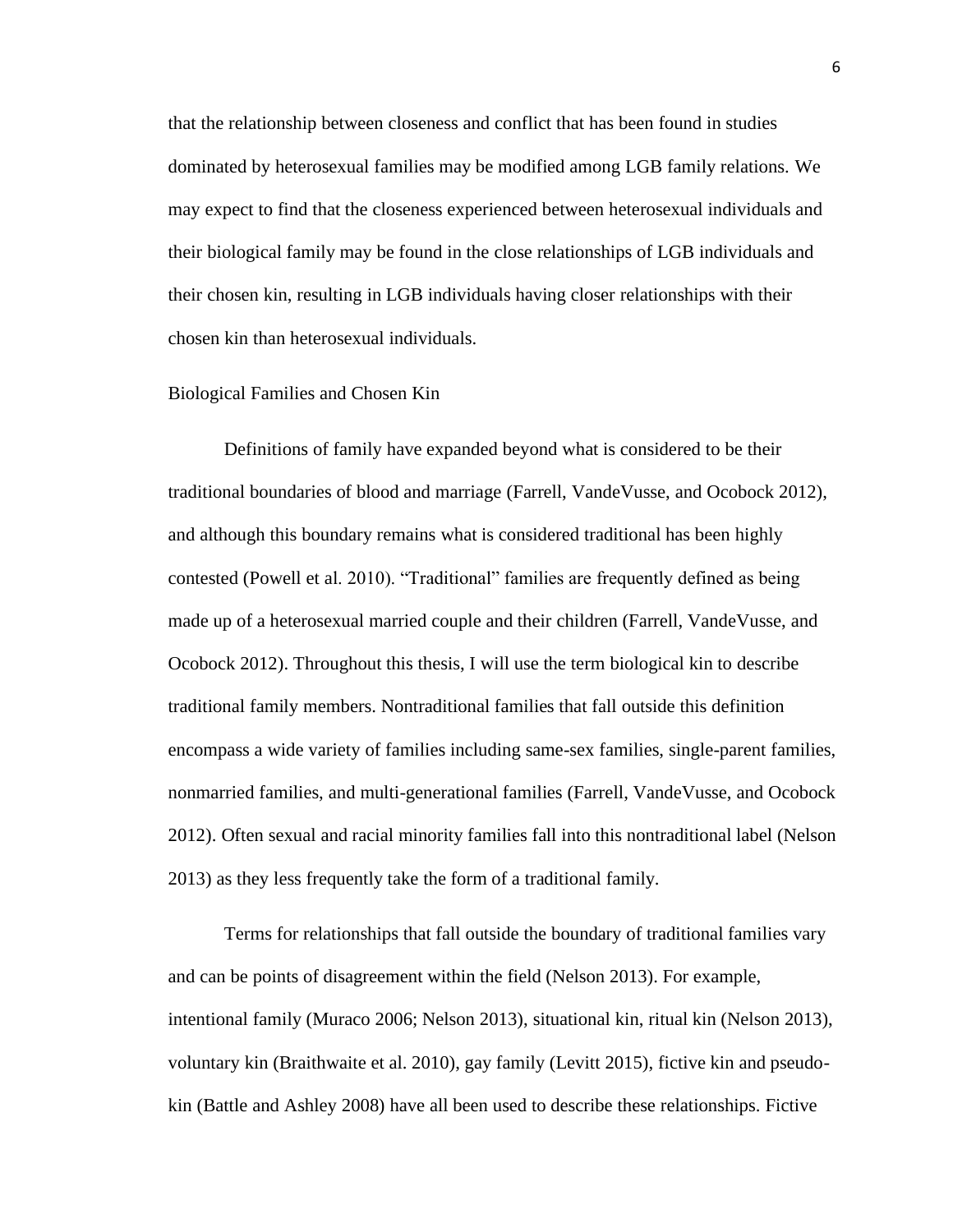kin or chosen family/kin are among the most common used (Weston 1991; Nelson 2013; Nelson 2014; Barker, Herdt, and de Vries 2006; Dempsey 2010; Mitchell 2008; Muraco 2006). In many cases different labels refer to different identities; the term Chosen kin is the term used most more often used in sexuality research. Therefore, I use the term chosen kin throughout this thesis.

### Strain and Conflict in LGB Family Relationships

LGB individuals may not have support from their blood kin, resulting in negative outcomes. For example, many LGB youth are forced out of their homes at a young age (Robinson 2018; Etengoff and Daiute 2015). Family rejection can result in negative mental health outcomes (Ryan et al. 2010) and feelings of isolation and alienation (Hiller, Mitchell, and Ybarra 2011) for LGB individuals. Lacking approval from their extended biological kin may also cause an LGB individual to decide to cut themselves off from their biological family (Reczek 2016), which results in LGB individuals searching out a chosen family in order to replace their biological family (Braithwaite 2010; Robinson 2018; Etengoff and Daiute 2015).

The stigmas faced by older LGB adults differ from those experienced by their younger counterparts. Older adults feel pressured by the norms of their generation to remain in the closet and are offered less family support than younger generations when they do come out (Barker, Herdt, de Vries 2006). Having spent the majority of their lives in a time that stigmatized non-heterosexuality, older adults face new problems as they come out. Much like their younger counterparts, older LGB adults feel more supported by friends and family who know of their orientation than those who do not and even report higher levels of mental health when living with a partner (Grossman, D'Augelli,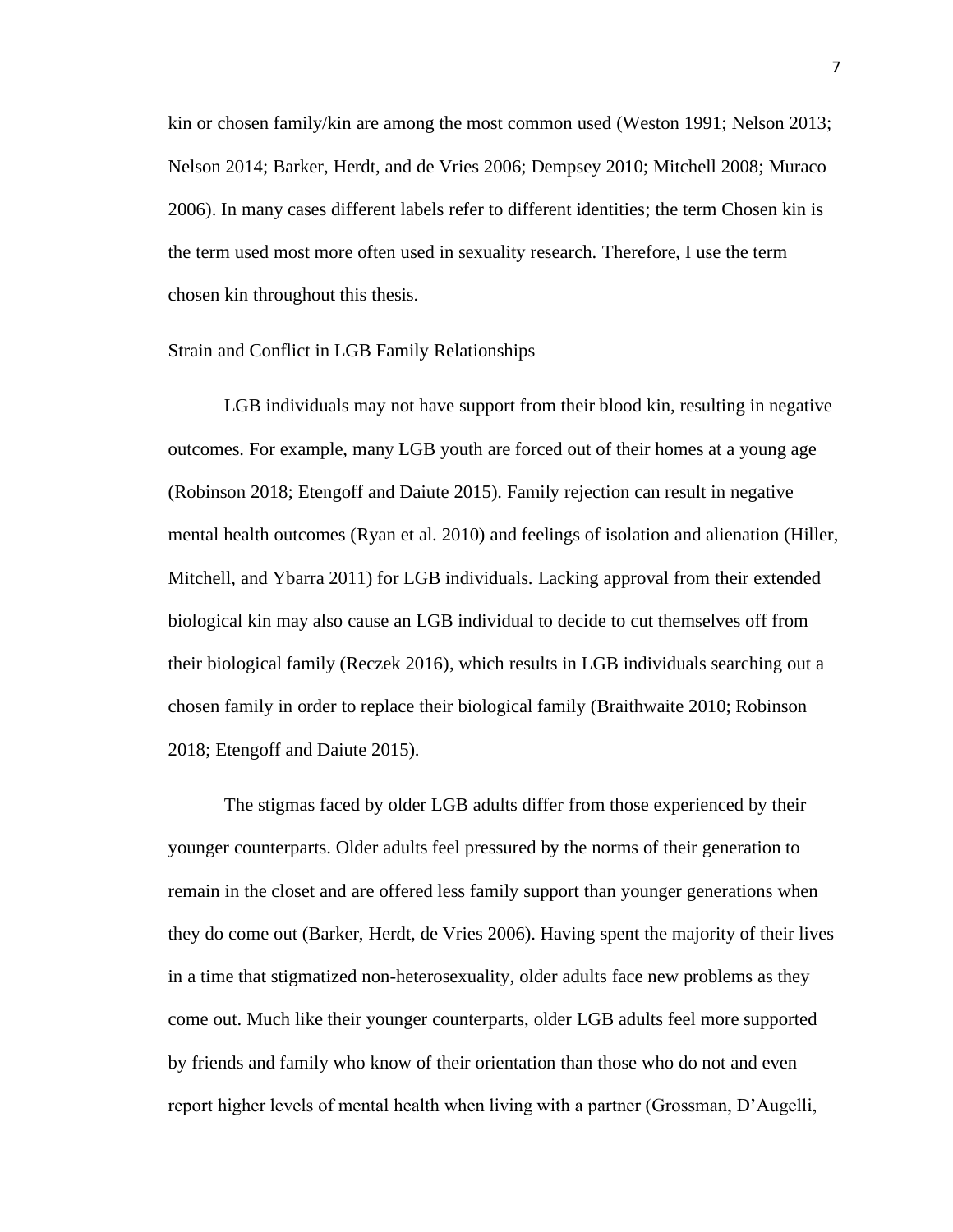and Hershberger 2000). Healthcare professionals now also need to develop sex education programs for elderly patients who are coming out and exploring their sexuality (Chaya and Bernert 2014). Elderly LGB individuals face their own problems that younger generations do not have to face. As a group they face the possibility of not being able to be with their partners at the end of their lives as a result of homophobic policies and stigma (Almack, Seymout, and Bellamy 2010).

# Chosen kin in LGB families

LGB individuals form familial networks that include both their blood and chosen kin. Often, the individuals alternate between their chosen kin and their blood kin (Reczek 2016), having a mix of both in their immediate networks. In minority populations these networks are often built around need (Stack 1974) and the desire to be around others with similar identities (Levitt et al. 2015; Hunyady 2008; Mitchell 2008; Scanzoni 2001). Nontraditional familial networks serve the role of extended kin networks, providing childcare (Stack 1974, Scanzoni 2001) and other support in the household.

Supportive relationships can offer a buffering effect from the strain felt in other relationships. Walen and Lachman (2000) found that where the support/strain comes from impacts the strength of the buffering. In fact, support felt from one relationship type (biological kin, chosen kin, and romantic partner) can buffer the effects of a strained relationship with a different type (Walen and Lachman 2000). Both strain and support are common in most relationships; the balance of the two defines the strength of the relationship. This balancing of strain and support may explain an individual's willingness, or unwillingness, to cut off relations with their parents (Wilson, Shuey, and Elder 2003; Reczek 2016). Biological kin support can buffer strain felt in any of the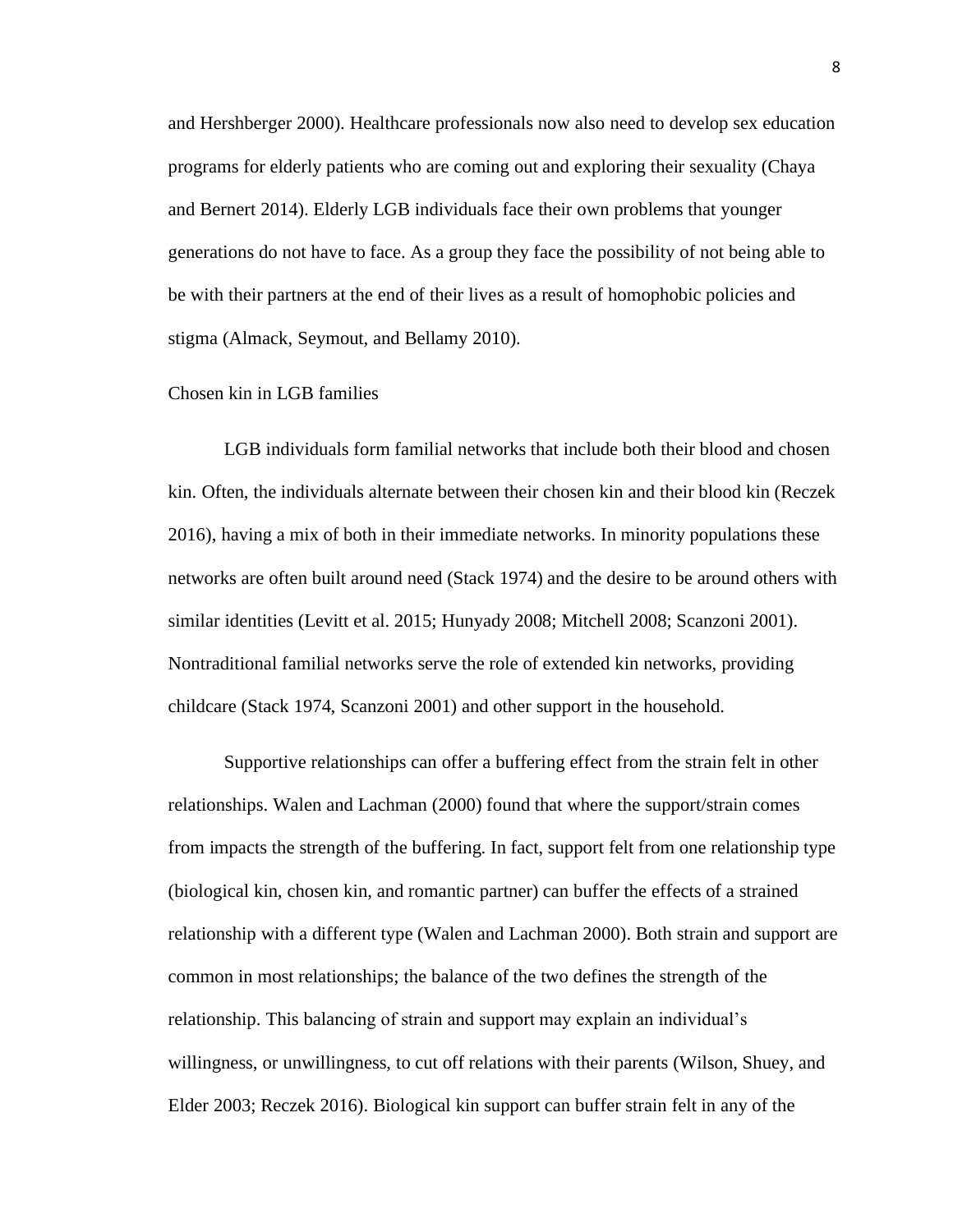relationship types. Conversely, familial strain often results in negative effects on mood and well-being regardless of the buffering coming from friends and romantic partners. The strength of familial relationships and the impact that they have on wellbeing explains why biological kin relationships are more likely to become ambivalent relationships compared to strained friend relationships.

Chosen kin fill in where biological kin fall short, performing and expanding upon the role of traditional family for LGB individuals. Family then becomes a collection of practices and rituals rather than an institution (Nordqvist 2012; Oswald and Masciadrelli 2008; Gazso and McDaniel 2015; Etengoff and Daiute 2015; Braithwaite et al. 2010). In these cases, the role and meaning of family varies from case to case. These families are more fluid, with individuals able to decide if they want to be a part of a family or not. Family becomes a choice rather than a requirement (Oswald and Masciadrelli 2008). In black LGB communities blood kin and chosen kin are kept separate as their chosen kin are more likely to understand them and provide the comfort of more fluid gender roles (Battle and Ashley 2008; Levitt et al. 2015). Chosen family members can even serve in roles that a biological family member cannot, acting as additional siblings and parents able to provide care (Braithwaite et al. 2010; Gazso and McDaniel 2015). In these cases, chosen kin can act as role models to the individual, teaching behaviors such as coping habits (Levitt et al. 2015; Mitchell 2008).

Chosen kin can "fill in" and extend LGB families in different ways that depend on sexual and religious identity and geographic distance. Within lesbian communities tightknit groupings often form that act as each other's families. These families give women the support they need in order to be out and live healthy lives, often forming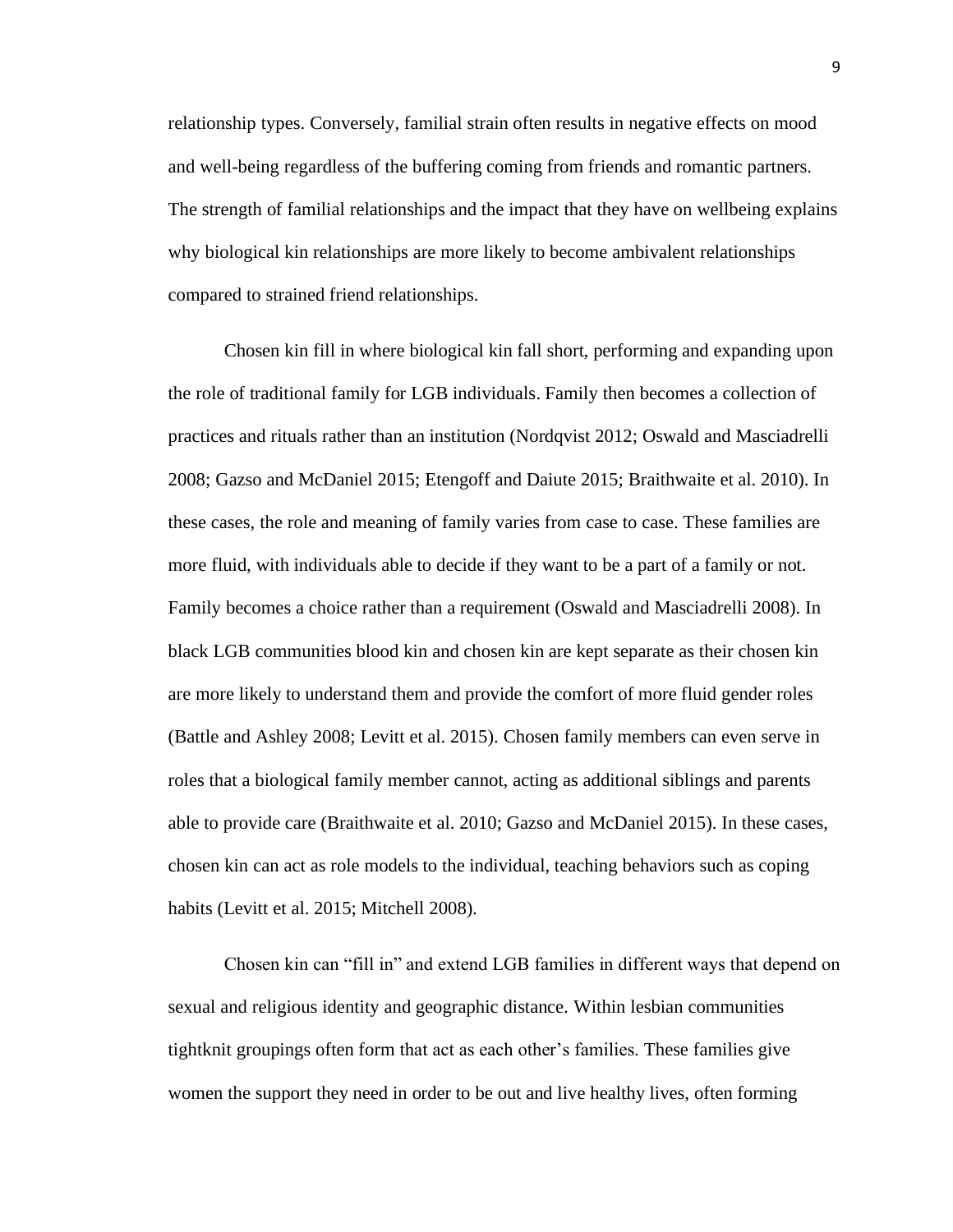closer relationships than with the women's biological families (Ariel 2008; Mitchell 2008; Hunyady 2008). These lesbian communities face similar hardships to those that traditional families face: infighting, isolation, and even a hesitation to share personal issues if the family becomes too big and impersonal (Hunyady 2008).

Religious LGB individuals turn to the internet to gain support from their religious community. In religious communities coming out can be an even greater challenge, and many LGB individuals worry about the repercussions of coming out to their religious communities (Hunyady 2008; Etengoff and Daiute 2015). The internet allows religious LGB individuals to find communities that are catered to their specific needs and religions. These spaces also allow older community members to mentor and look out for younger members (Etengoff and Daiute 2015). In one example a collection of Mormon blogs run by LGB individuals are monitored by older community members to make sure those in need of emergency resources can access them. In a different example a family of lesbian nuns was founded online in order to provide each other the support they need in a community that might otherwise be intolerant (Hunyady 2008).

Unlike traditional families, chosen families can be formed across long distances. Chosen families are increasingly found in the digital world, overcoming barriers such as distance and disapproving families and giving LGB individuals a sense of belonging (Craig and McInroy 2014; Hiller, Mitchell, and Ybarra 2012; Etengoff and Daiute 2015; Hunyady 2008; Nimrod 2010). Support online is especially appealing for individuals coming from religious families as the internet allows individuals to find online communities catered to their specific needs that offer both friendship and mentors (Etengoff and Daiute 2015).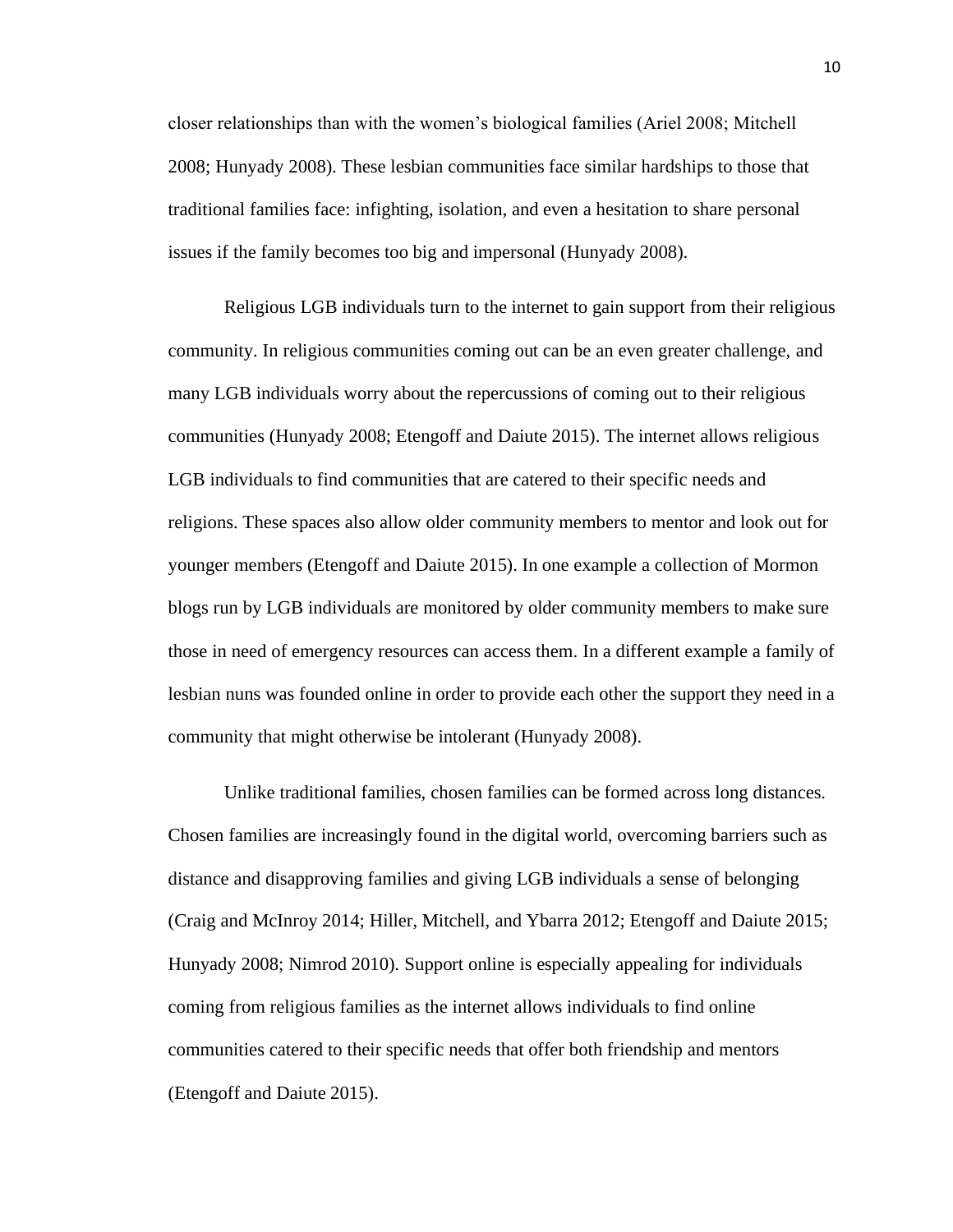#### **Current Investigation**

In summary, I address two research questions. First, are the biological family relationships of LGB individuals as supportive as the biological relationships of heterosexual individuals? Or conversely, are they less emotionally close, or more likely to contain conflict? Second, are the chosen family relationships of LGB individuals as supportive as the chosen family relationships of heterosexual individuals? Studying these questions allows us to better compare the characteristics of LGB and heterosexual families.

Driven by these questions, I offer four hypotheses. First, I expect that conflict will be more common among the biological relationships of LGB individuals. I also expect that these relationships will be less emotionally close than biological relationships of heterosexual individuals. Second, I expect that these differences will be muted, or even reversed, among LGB individuals' chosen family members. I expect to find that LGB individuals are as close to their chosen family as heterosexuals and that conflict will be as common in LBG individuals' chosen family relationships as it is in heterosexuals' chosen family relationships. Last, I predict that LGB individuals' relationships with their spouses and romantic partners are as close and contain the same levels of conflict as heterosexual individuals'.

To test these hypotheses, I will present statistical models that directly compare the relationship characteristics of LGB individuals and their heterosexual counterparts. Specifically, I will compare both the emotional closeness and perceived conflict in these relationships. As previously noted, most LGB family analyses fail to directly compare the LGB family with the heterosexual family. These models will allow me to begin to bridge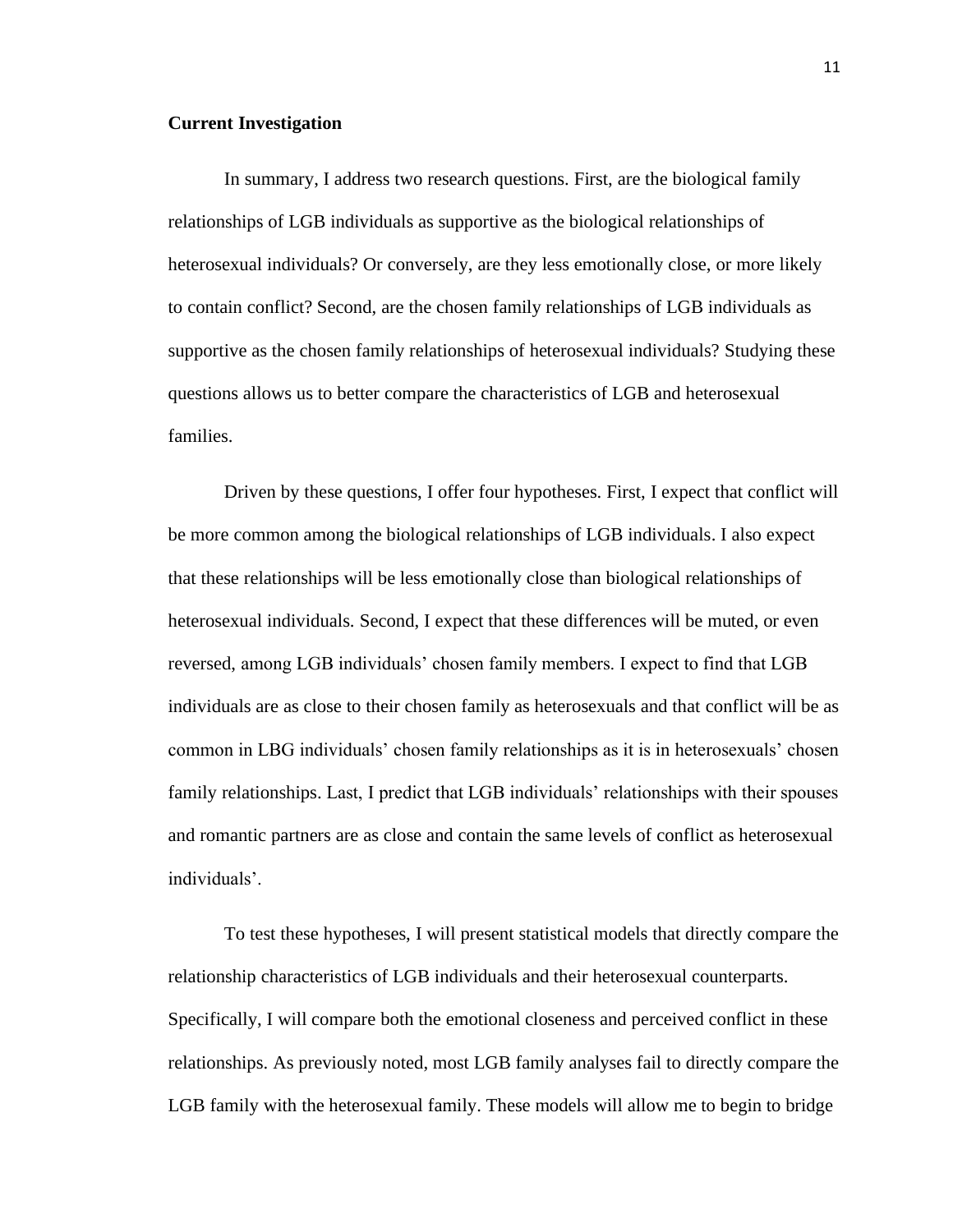that gap in the literature and gain a more robust understanding of the differences and similarities between the two family types.

Through comparing the emotional closeness and levels of conflict between family types, I will also examine how familial ambivalence and Simmel's theory of conflict can be applied to LGB families. Simmel's theory of conflict tells us that we should see conflict in the close relationships of individuals. Based on the literature we can expect that a lack of support from their blood kin in regard to their sexuality will cause conflict in LGB individuals' familial relationships. If Simmel's theory holds true for LGB families, we would expect to see high levels of conflict with those respondents consider to be among their closest relationships in line with my first hypothesis.

Likewise, finding both high levels of conflict and emotional closeness would lend support to concept of familial ambivalence. Family ambivalence literature tells us that even in the presence of conflict, familial relationships are held together due to societal expectations. We would expect to see these ambivalent relationships occur in blood kin relationships more frequently than in chosen kin relationships, as individuals may feel more strongly obligated to maintain a conflictual relationship with their blood kin than with chosen kin. Testing the levels of conflict and emotional closeness in varying relationship types will allow me to see how ambivalence differs between the kin types.

### **Data and Sample**

My data are drawn from the Nebraska Annual Social Indicator Survey (NASIS). The NASIS is an annual survey of the adult (over age 19) population of Nebraska excluding individuals who reside in custodial institutions or on military bases and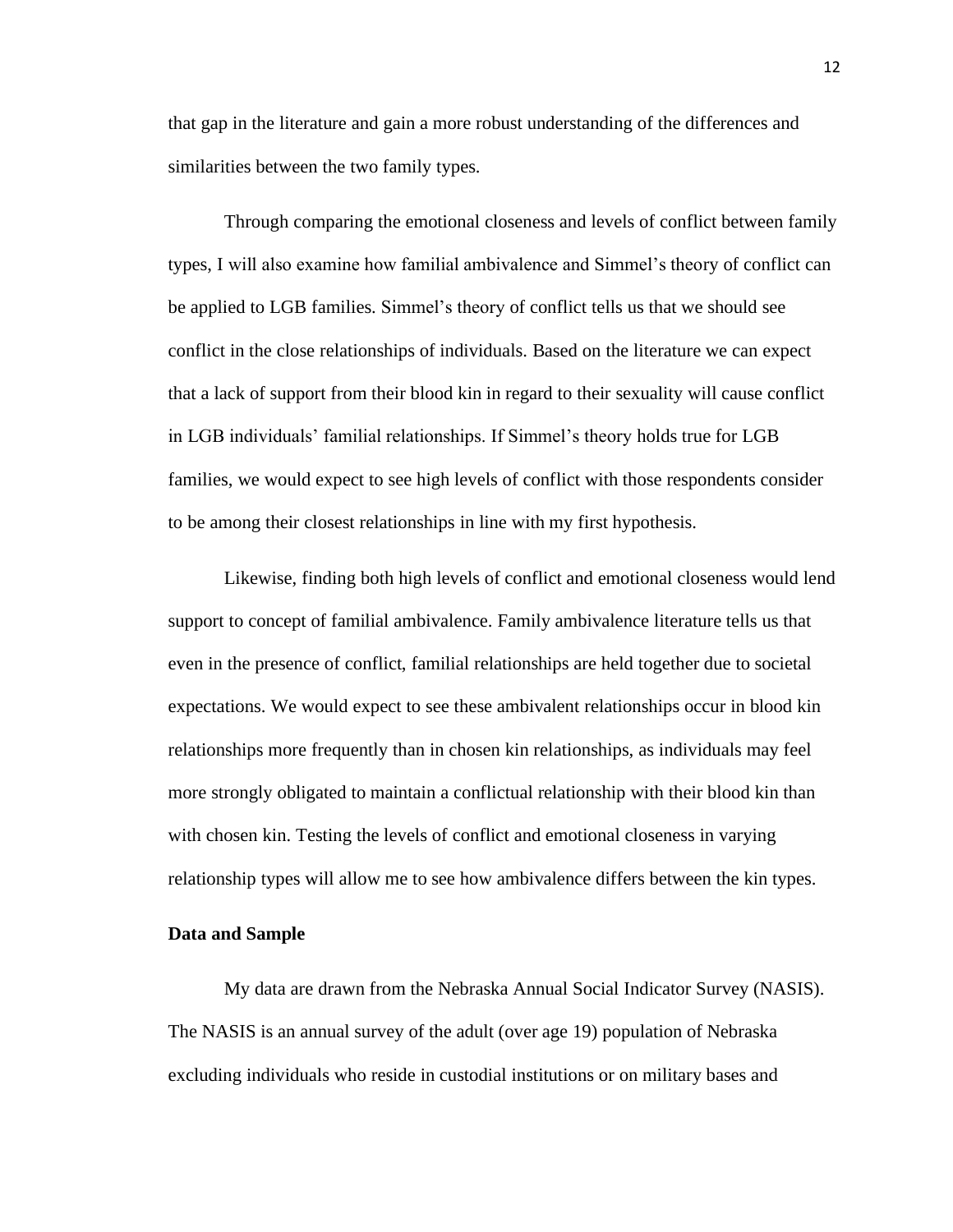reservations. The survey sample was generated from a complete list of residential addresses in Nebraska, which was sampled with an equal probability of selection (Smyth et al, 2018; Smyth et al, 2019). The data were collected using paper questionnaires that were mailed to the sampled addresses. We combine two waves of data collection: the first was conducted in the spring of 2018 and the second in the spring of 2019. The response rate was 26% in 2018, and it dropped to 16% in 2019 when the state experienced severe flooding. In total, 1328 individuals completed either survey.

#### Network Measures

The following name generator was used to elicit family relationships. *"Please list the initials of up to 5 of the most important people in your life, people who are so important that you consider them to be part of your family, even when you do not get along."* Of those surveyed, 1,328 completed the network module, reporting data for at least one family member. These responses were then broken down to their individual ties, resulting in 6,640 points of analysis.

*Conflict*. The first dependent variable in my analyses is the presence or absence of conflict in kin relationships. A relationship interpreter was used to ascertain the level of conflict perceived by the respondent in each relationship. Respondents were given the following prompt: *How much conflict do you have with each person? [Very strong/strong/not strong/no] Conflict or "I can't choose"*. We dichotomized the variable so that each relationship either contains conflict (Very strong/strong/not strong), or it does not (No conflict). Just under half (39.75%) of the relationships in the sample contained conflict (reference category = No conflict).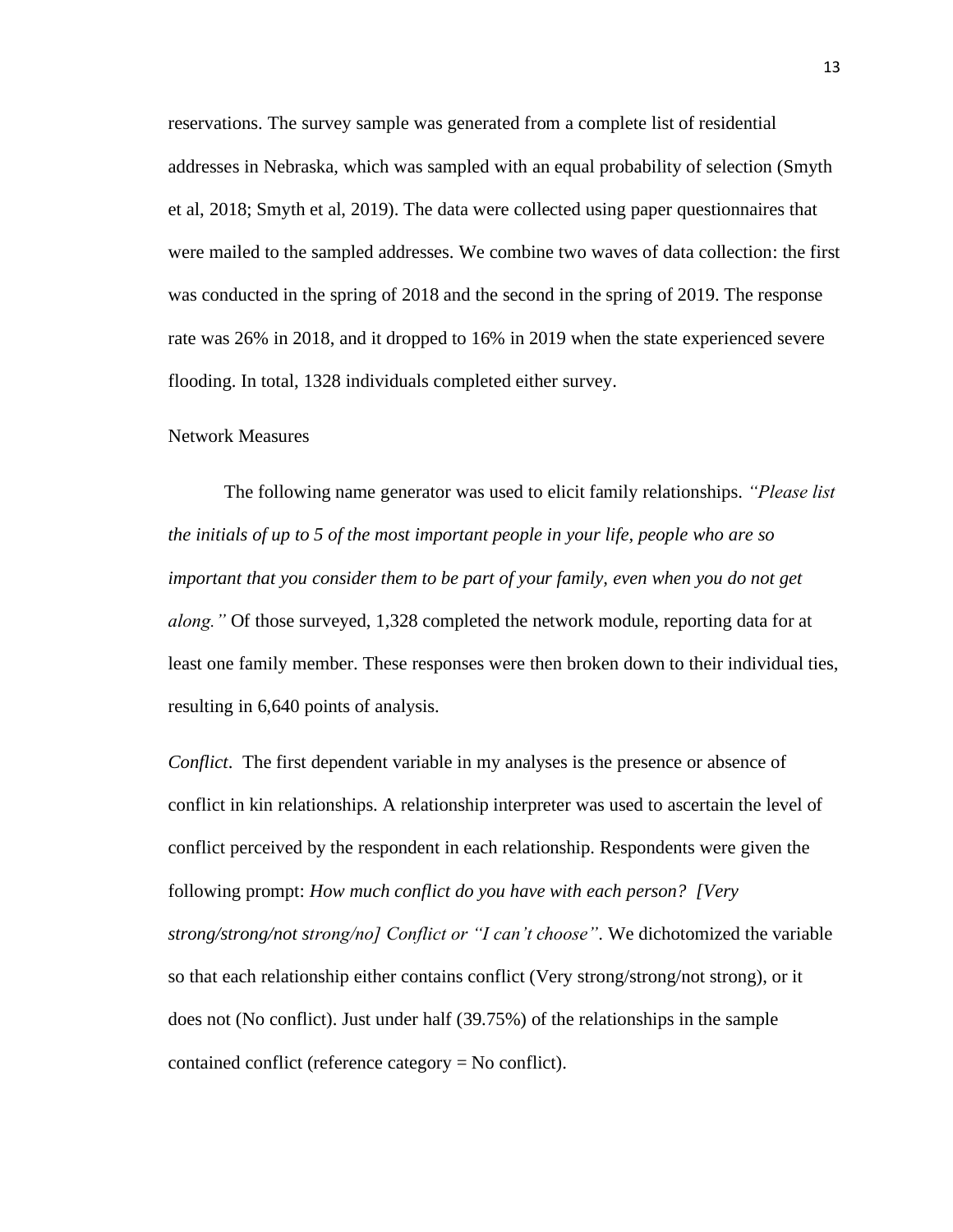*Closeness.* The second dependent variable in my analyses is how close the respondent feels to their kin. Respondents were asked: *How close do you feel to each person?[Extremely/Quite/ Fairly/Not very] close?* Most relationships (68.67%) were characterized as being "Extremely close*.*" Knowing this, the measure was dichotomized with the categories "Extremely close" and "Not extremely close" (reference category = Not extremely close).

*Role*. A relationship interpreter ascertained the social role assigned to each dyad. For each relationship, respondents were asked: *Is each person your: [Parent/Child/Romantic partner/spouse/sibling/friend/other relative/other non-relative]?* Children are the most frequently nominated people (33% of all dyads), followed by other non-relatives (including friends) (17%), spouses/romantic partners (15%), parents and siblings (12% each), followed by other relatives (10%). These categories were then collapsed into three categories, Chosen kin (friend, other non-relative), Romantic partner (romantic partner/spouse), and Blood kin (child, other relative, parent, sibling). (Where applicable, reference category = Chosen kin.)

*Sexuality*. Respondents were asked: *Do you think of yourself as: [Heterosexual/straight/ Homosexual/gay or lesbian/Bisexual/Something else/Not sure]*. This measure was then dichotomized to the categories LGB and Heterosexual. The majority of respondents  $(96.85%)$  were heterosexual  $(0 = Heteroseval)$ . The complete NASIS dataset has 195 LGB relationships.

Demographic measures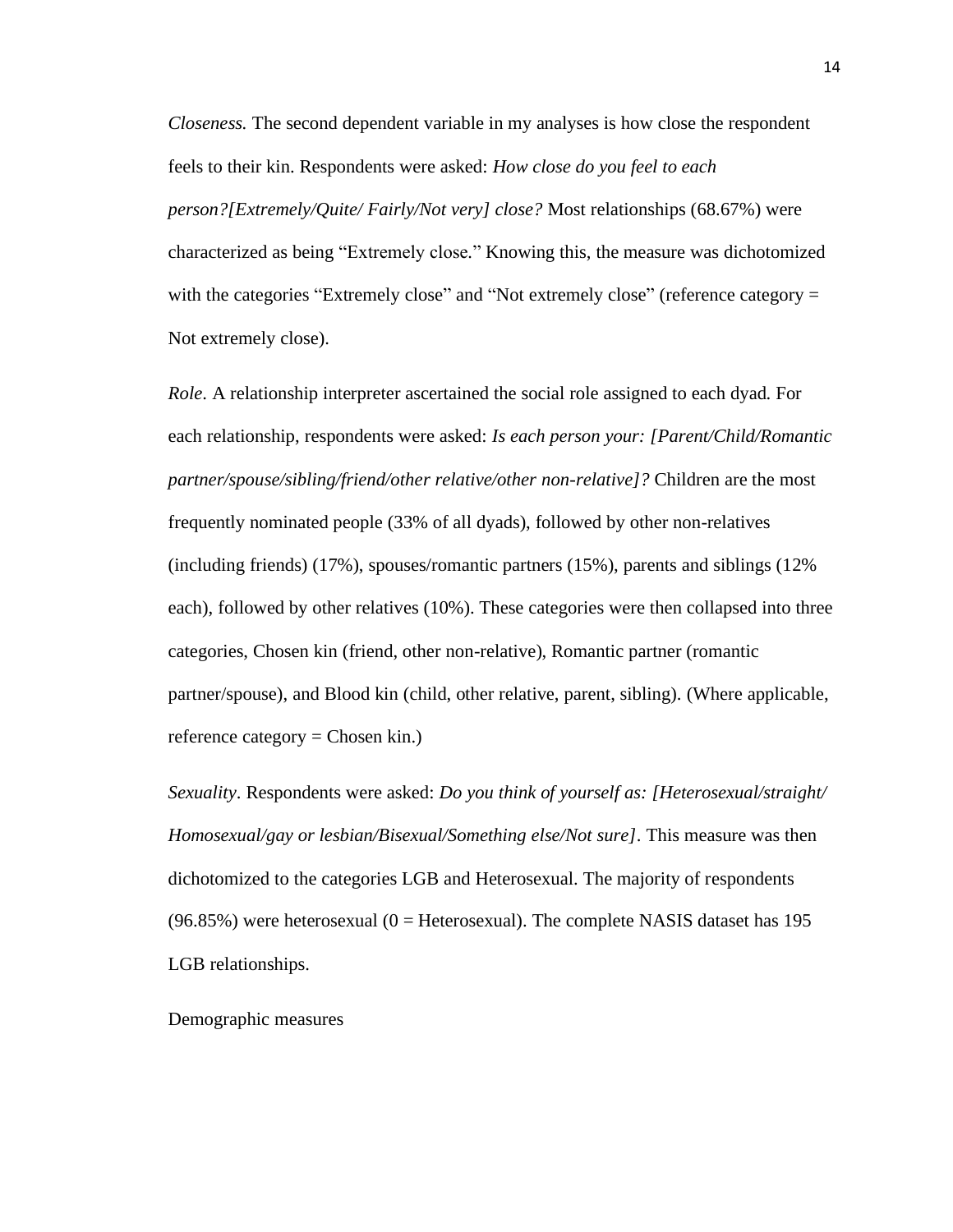*Race*. The overwhelming majority of the sample (87%) is white (reference category = White).

*Education*. The sample is highly educated. Over three-quarters (83%) of respondents have completed at least some college. 17% of respondents have completed high school or less.  $(0 = \text{Complete} \text{ high school or less.})$ 

*Income*. The majority of the sample (76.50%) earns an income of less than \$100,000. 3.09% of respondents earn less than \$10,000 a year, 29.82% earn \$10,000 to less than \$50,000, 43.60% earn \$50,000 to less than \$100,000, and 23.49% earn \$100,000 or more (reference category  $=$  Less than \$10,000).

# Analytic Strategy

To examine the relationships characteristics of biological and chosen kin, I use multilevel logistic regression models to estimate the relationship between conflict/closeness and sexuality. Given that the majority of respondents only reported one romantic partner or spouse, I used generalized linear models to test the respondents' relationships characteristics with these individuals. The NASIS dataset contains 6640 relationships nested within 1328 respondents. Demographic controls are measured at the individual level. Properties of kin relationships are measured at the dyadic level. I use the lme4 package (Bates, Maechler, Bolker and Walker 2015) in R to estimate these models.

# Missing Data

In order to handle missing data, two strategies were used. First, the means were imputed to remove missing data in the independent and control variables. Second, two separate data sets were made. The first data set is used to analyze conflict in the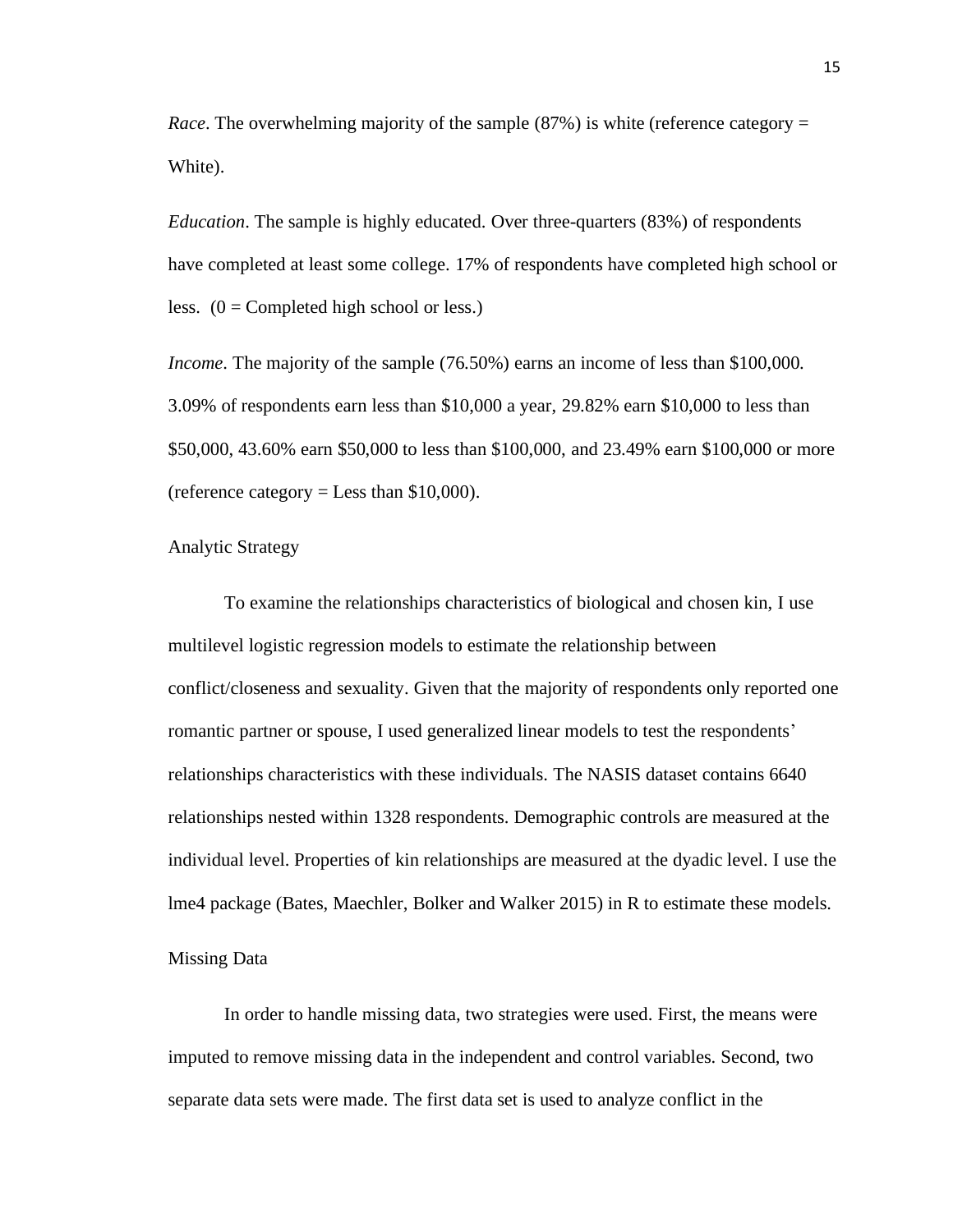respondents' familial relationships. The second data set is used to analyze the emotional closeness in the respondents' familial relationships. After the datasets were created, listwise deletion was done to remove incomplete responses based on the dependent variables, emotional closeness and conflict. The decision to create two datasets was made in order to minimize the impact of listwise deletion on sample size. The decision to use listwise deletion was made to match the results output from the lme4 package (Bates, Maechler, Bolker and Walker, 2015). The lme4 package automatically uses listwise deletion when completing a regression. The two datasets are nearly identical in composition (see table 1). The two datasets are described in more detail below.

# Dataset: Close

In the close dataset listwise deletion was used to remove incomplete responses, which created a sample size of 5516. The close dataset includes the independent variables, sexuality and kin role, the dependent variable, close, and the control variables. In this dataset there are 172 LGB relationships.

# Dataset: Conflict

In the conflict dataset listwise deletion was again used to remove incomplete responses, which created a sample size of 4662. The conflict dataset includes the independent variables, sexuality and kin role, the dependent variable, conflict, and the control variables. In this dataset there are 162 LGB relationships.

# **Results**

LGB and heterosexual individuals do report differences both in how emotionally close they are to their loved ones and in how much conflict those relationships contain.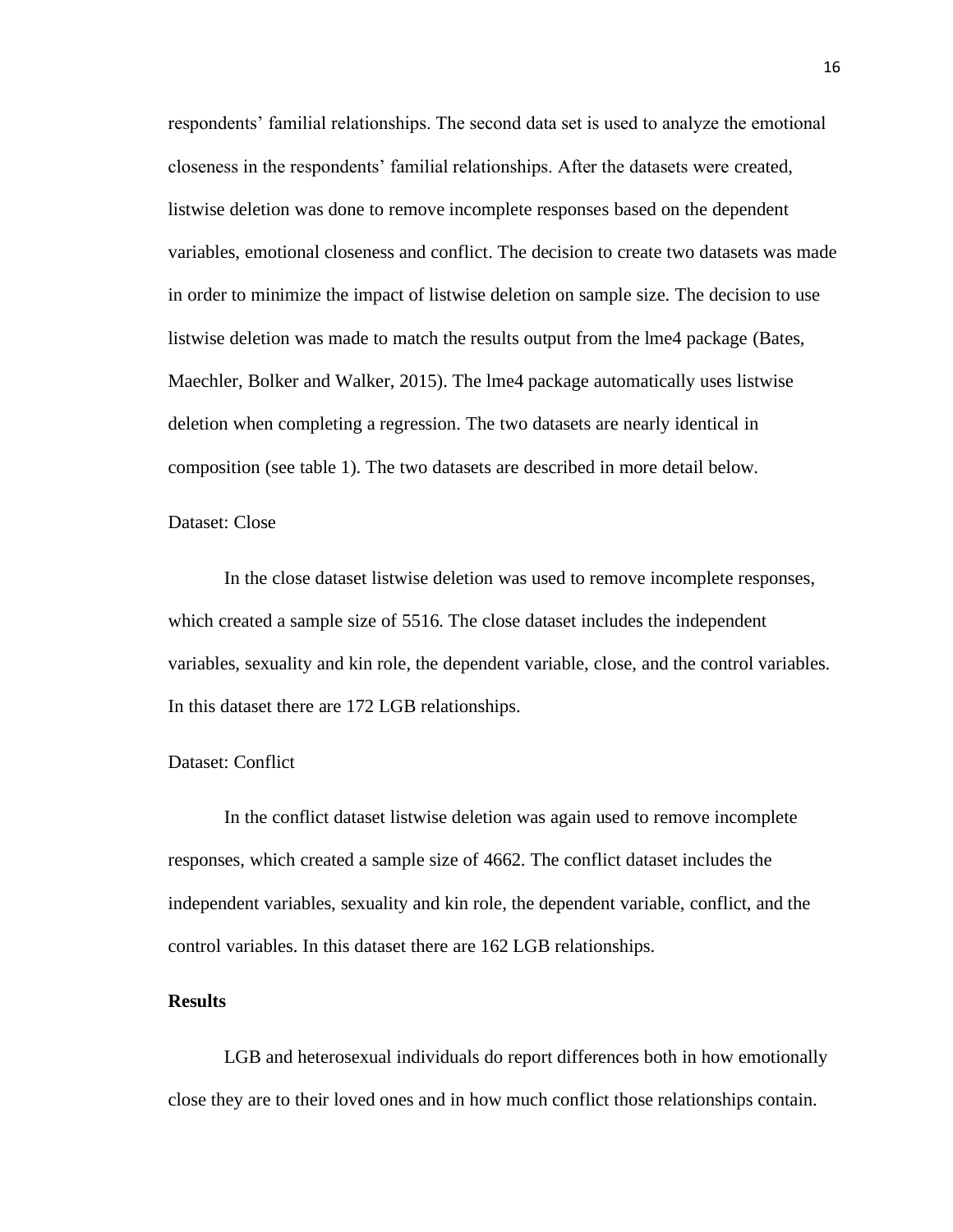The percentages of relationships that are extremely close give us an early indication that these differences may be significant. Nearly half (48.39%) of all LGB respondents report being extremely close to their biological kin while nearly three quarters (71.87%) of heterosexual respondents report being extremely close. Chosen kin and spousal relationships follow a similar trend in that Heterosexual respondents report closer relationships more often (See Table 2).

In the case of conflict in familial relationships, over half (53.41%) of all LGB respondents report the presence of conflict in their biological kin relationships. Fewer heterosexual respondents (only 40%) reported conflict. (See Table 3.) Chosen kin and spousal relationships are the opposite: LGB respondents report being in conflict less often (19.61% and 30.43%, respectively) than heterosexual respondents (25.41% and 50.57%).

While these descriptive results cannot tell us whether or not these differences are significant, they do show that differences exist in the relationship characteristics of LGB and heterosexual individuals in this sample. The results also provide initial support for my first two hypotheses, that LGB individuals will be less close to their biological kin than heterosexual individuals, and that they will also experience more conflict. This gives us enough evidence to move forward with further tests.

To further test the differences in kin type, the data was broken down into three datasets subsamples. Having three separate datasets will allow me to directly test the differences in closeness and conflict between LGB and heterosexual respondents.

#### Biological Kin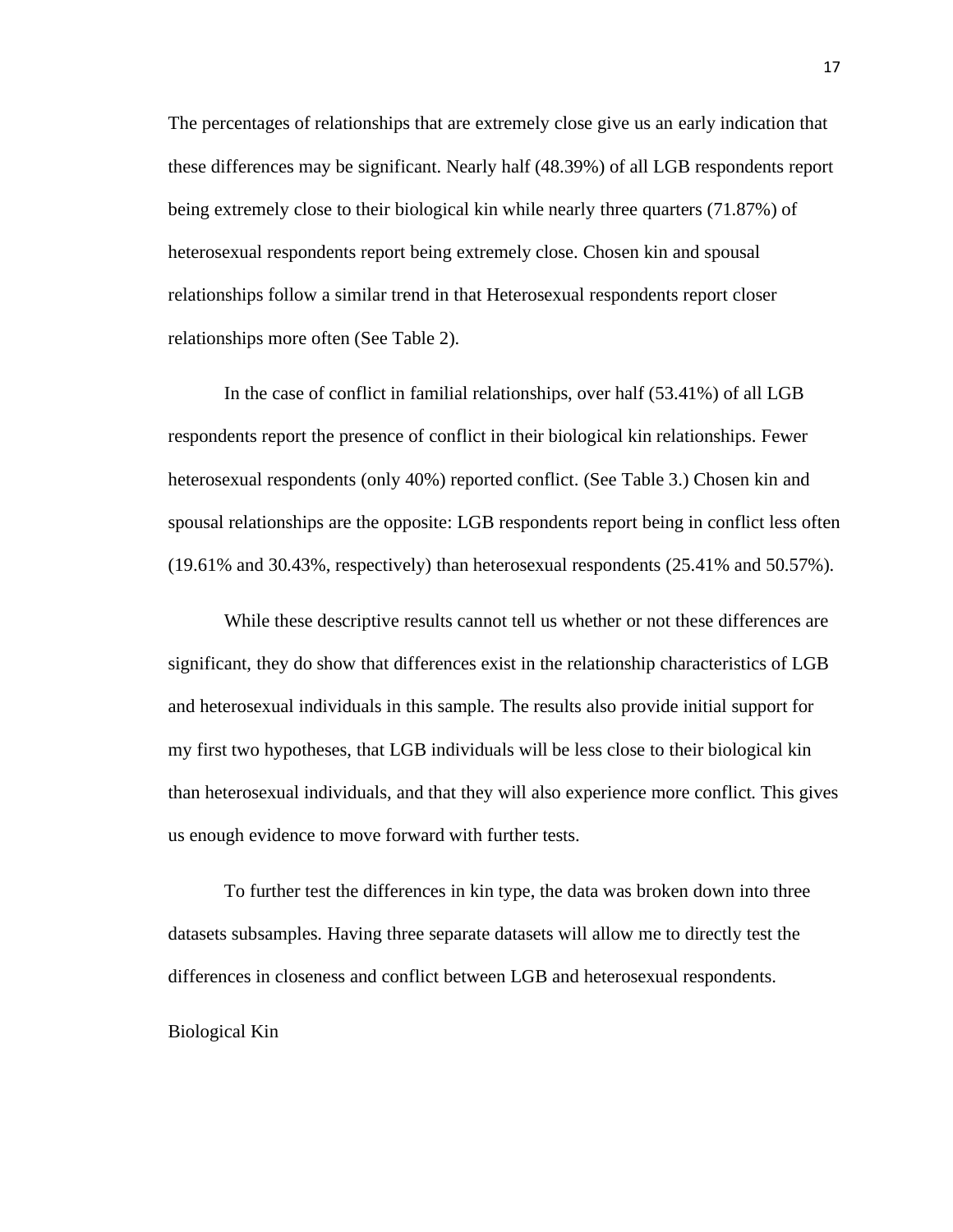To start I conducted multilevel logistic regressions to analyze the effects of sexuality on an individuals' relationship with their biological kin. I first modeled the effects of sexuality on how close respondents feel to their familial relationships (Table 4). The first model was tested without including controls. This model tells us that the odds of LGB individuals reporting having extremely close relationships with their biological kin are 0.19 times as high as heterosexual individuals.

Model 2 adds the control variables (race, education, and income) to the initial model predicting closeness in biologically based family relationships. This model tells us that the odds of LGB individuals' relationships with their biological kin having any conflict in them is 0.22 times higher than heterosexual individuals, all else equal. These results show a significant difference in how close individuals feel to their biological kin on the basis of sexuality. This supports my hypothesis 1a: that LGB individuals are less close to their biological kin than heterosexual individuals.

Next, I modeled the effects of sexuality on conflict in familial relationships (Table 5). Again, I first modeled the effects of sexuality without control variables. Model 3 indicates that the odds of an LGB individual experiencing conflict in biological kin relationships are 2.89 times higher than a heterosexual individual. However, the p-value, 0.07, reveals that there is not a statistically significant difference between the amount of conflict in LGB individuals' relationships and heterosexual individuals' relationships.

In model 4 the control variables were added back in. This complete model of conflict in biological family relationships indicates that there is no statistically significant difference between LGB individuals and heterosexual individuals. Knowing this, the model indicates that the odds of an LGB individual experiencing conflict in their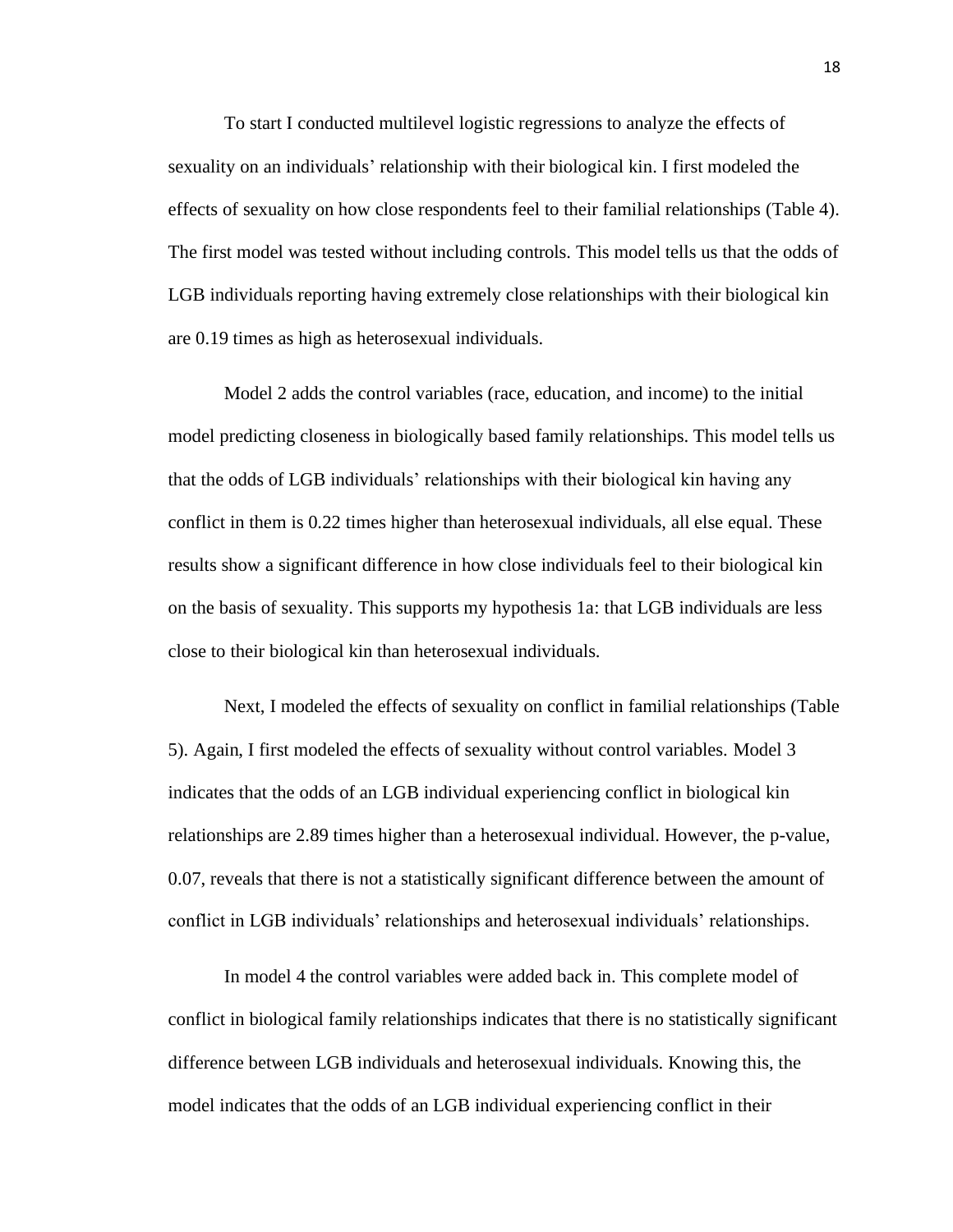biological kin relationships is 2.56 times higher than heterosexual individuals. These results do not support hypothesis 1a, that LGB individuals experience more conflict in their biological kin relationships.

The models provide mixed support for my first two hypotheses, that there will be significant differences between LGB and heterosexual individuals and the emotional closeness and level of conflict in their relationships with their biological kin. There is moderate support for hypothesis 1b, showing that LGB people are less close to their biological kin than heterosexual individuals, yet we also see that there is not significantly more conflict in LGB relationships than in heterosexual ones. While not statistically significant, it is still important to note that LGB individuals are two and a half times more likely to experience conflict, lending some support to hypothesis 1a.

#### Chosen Kin

Focusing now on chosen kin relationships, Table 6 tests the effects of sexuality on closeness in these relationships. Model 5 shows the effects without control variables. The model shows that the odds of LGB individuals having extremely close relationships with their chosen kin is .44 times as high as in heterosexual relationships. However, this model indicates that there is no statistical difference between LGB and heterosexual individuals' relationships (p-value=0.2). In model 6, adding the control variables again shows there is no relationship between sexuality and how close an individual feels to their chosen kin.

When testing for differences in conflict in chosen kin relationships, table 7 shows tests for the effects of sexuality on chosen kin relationships. Model 7 shows us that without controls there is no statistically significant difference between LGB individuals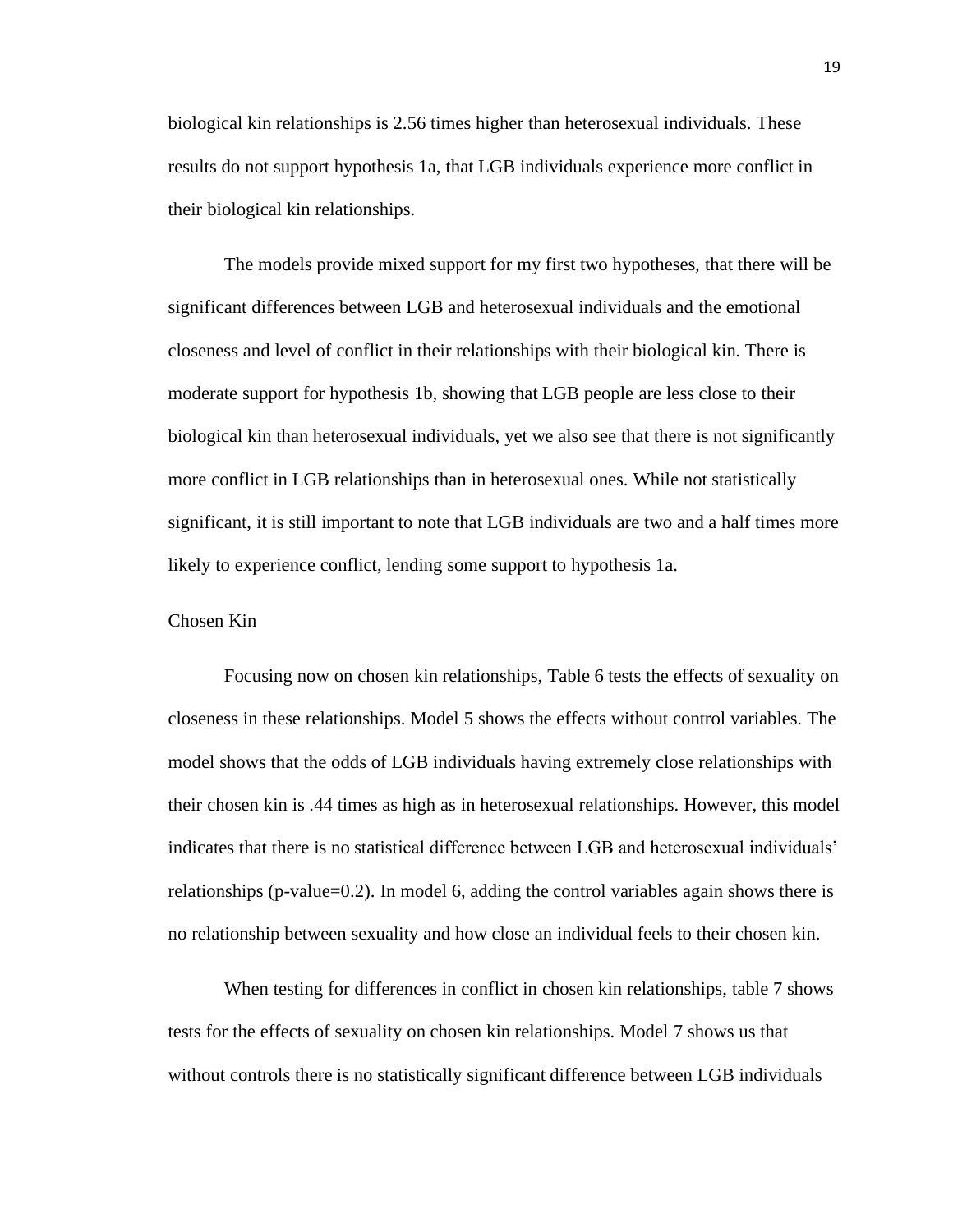and heterosexual individuals. Adding the control variables in model 8 indicates that there is not a statistically significant difference when it comes to sexuality. This model indicates that the odds of LGB individuals having any form of conflict in their chosen kin relationships are 0.59 times as high as heterosexual individuals; however, the p-value of 0.725 shows this is not significant.

These results lend partial support to hypothesis 2, that there will be little difference in closeness between LGB and heterosexual relationships with chosen kin and that LGB relationships will contain less conflict. Table 6 shows that there is no statistical difference in how close LGB and heterosexual individuals are to their chosen kin, supporting the hypothesis. However, table 7 shows that there is no difference in the amount of conflict present in chosen kin relationships, failing to support my hypothesis. These models show that there is no difference between LGB and heterosexual individual's relationships with their chosen kin.

# Romantic Partners

Finally, looking at romantic partner relationships, table 8 depicts the differences in closeness between LGB and heterosexual individuals. Model 9 indicates that there is no statistically significant difference when it comes to sexuality. Adding the controls in Model 10 again shows us that there is no difference in closeness.

Looking next to conflict in romantic partner relationships, model 11 (table 9) indicates that when controls are excluded, there is a slight statistically significant differences between LGB and heterosexual individuals' relationships at the 0.1 level. The model indicates that the odds of LGB individuals having conflict in the romantic partner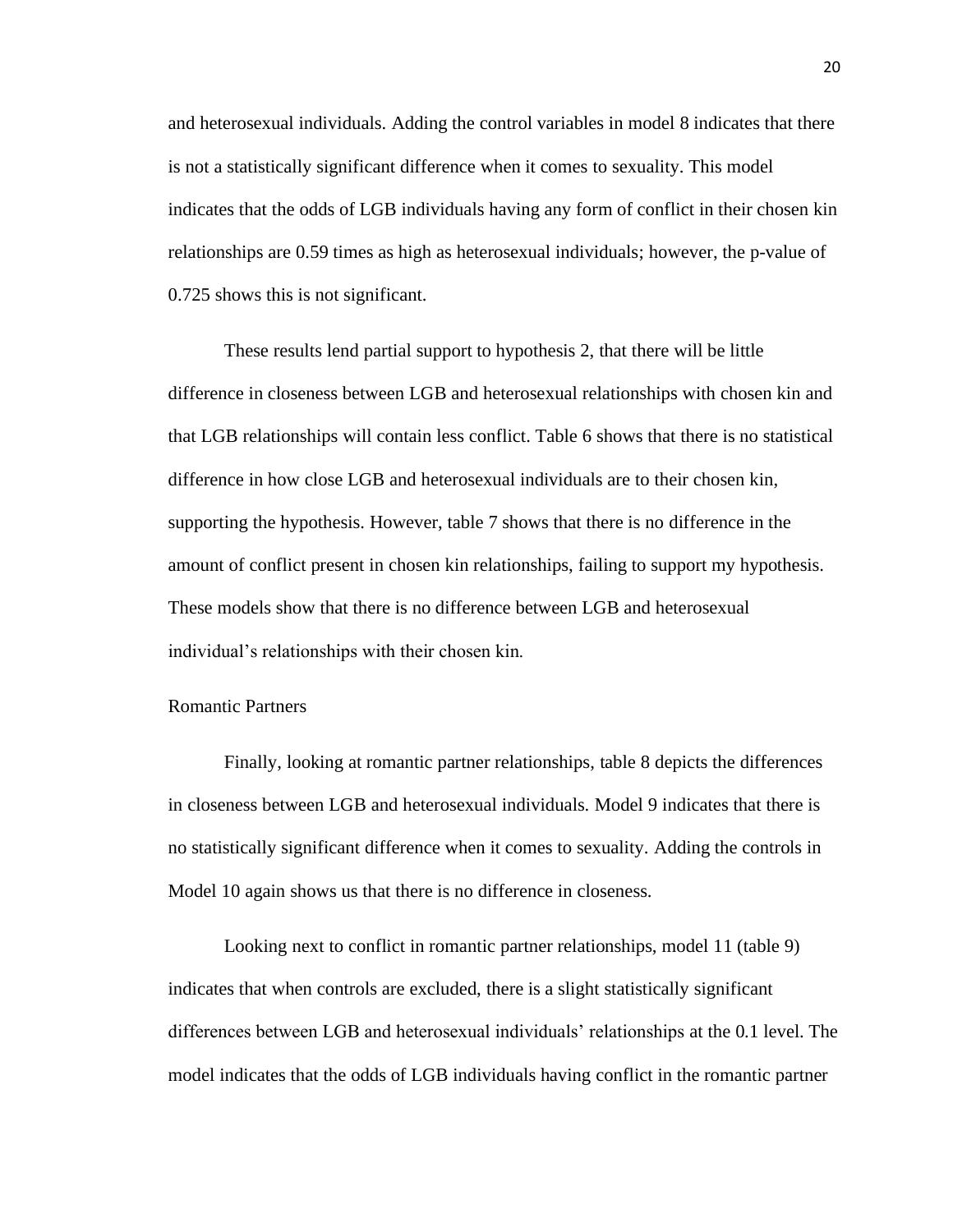relationships is .82 times that of heterosexual individuals. Adding the controls in model 12 does not change the significance of the results. This model indicates that there is little difference in the odds of conflict being present in romantic partner relationships for LGB and heterosexual individuals.

These models offer mixed support to hypothesis 3, that there will be no significant differences between LGB and heterosexual individuals' romantic partner relationships. There is no difference in how emotionally close the relationships are, however there is a slight significant difference in how much conflict is present in these relationships.

#### **Summary**

Familial relationships are sources of both stress and support for most individuals. They can be among the most resilient, offering support through long periods of conflict. LGB individuals often report facing even greater levels of conflict, which stems from a lack of acceptance of their identities. Despite the growing scholarly research on LGB families, little work has been done to directly compare LGB familial relationships to heterosexual relationships. Working to bridge this gap, my thesis answers the question: How do the family relationships of LGB individuals compare with heterosexual individuals?

Analyzing the amount of conflict and emotional closeness present in LGB and heterosexual individuals' relationships, I find that there are few differences. LGB individuals experience feeling less emotionally close to their biological kin than heterosexual individuals. While they are less likely to both feel extremely close to their biological kin and experience conflict with romantic partners, there are no significant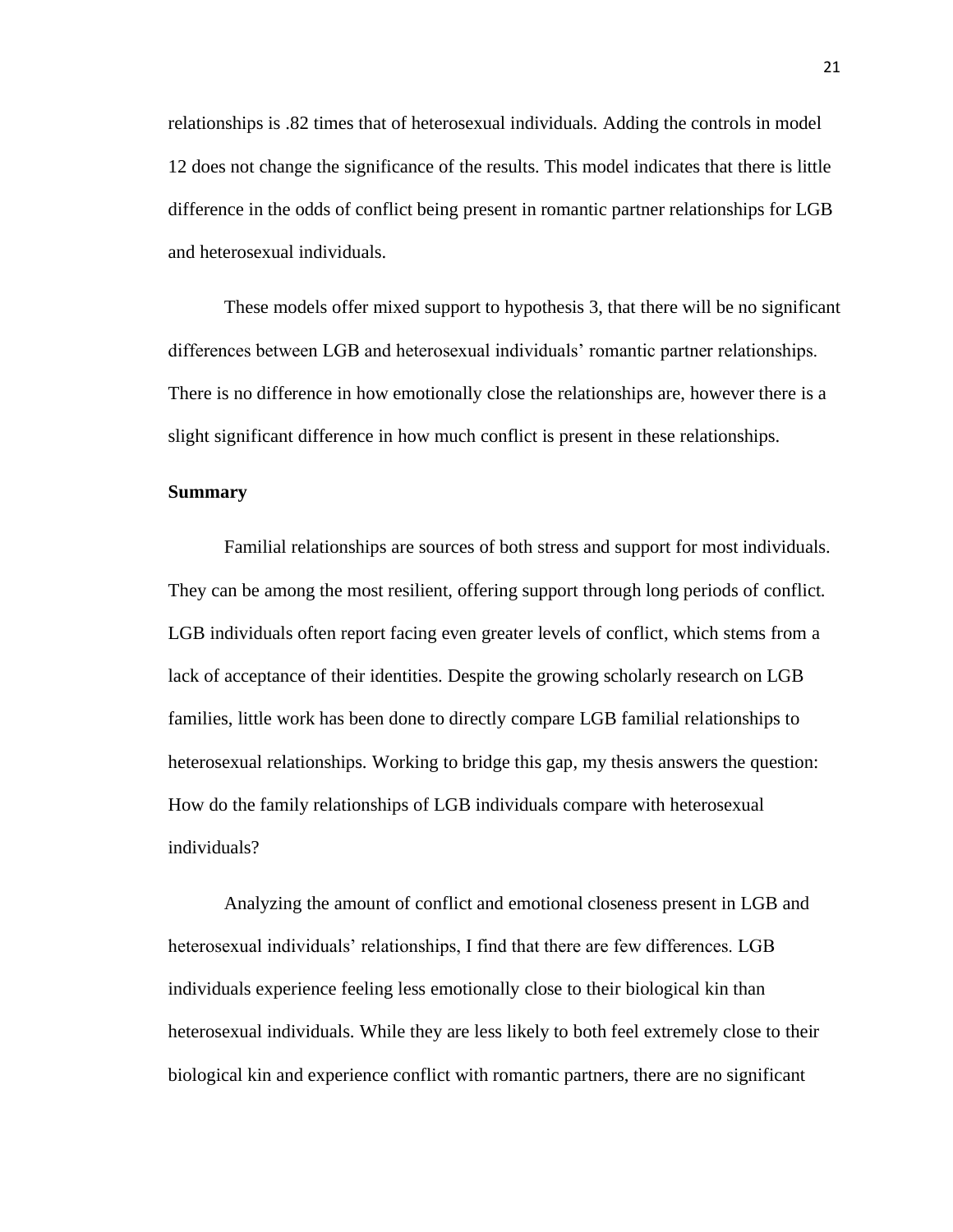differences in how likely they are to experience conflict with biological and chosen kin or feel less emotionally close to chosen kin and romantic partners.

### **Discussion**

Motivated by the previous literature on LGB families, as well as the concepts of familial ambivalence and Simmel's theory on conflict, this thesis started with five hypotheses:

H1a: LGB individuals' relationships with their biological kin will contain more conflict than heterosexual individuals'.

H1b: LGB individuals' relationships with their biological kin will be less close than heterosexual individuals'.

H2: LGB individuals' relationships with their chosen kin will be the same as or emotionally closer and less conflictual than heterosexual individuals'.

H3: There will be no significant difference between LGB and heterosexual individuals' relationships with their romantic partners.

The results from this thesis offer moderate support to hypothesis 1b. There is a significant difference in the odds that an LGB individual, compared to a heterosexual individual, will feel extremely close to their biological kin. While there is a difference in how close LGB individuals feel to their blood kin, there is not a significant difference in the amount of conflict present. These results are not supportive of hypothesis 1a.

The biological kin results, while in mixed support of my hypotheses, are in line with the family ambivalence literature. LGB individuals are less likely to be extremely close to their biological kin but still list them among the closest people to themselves,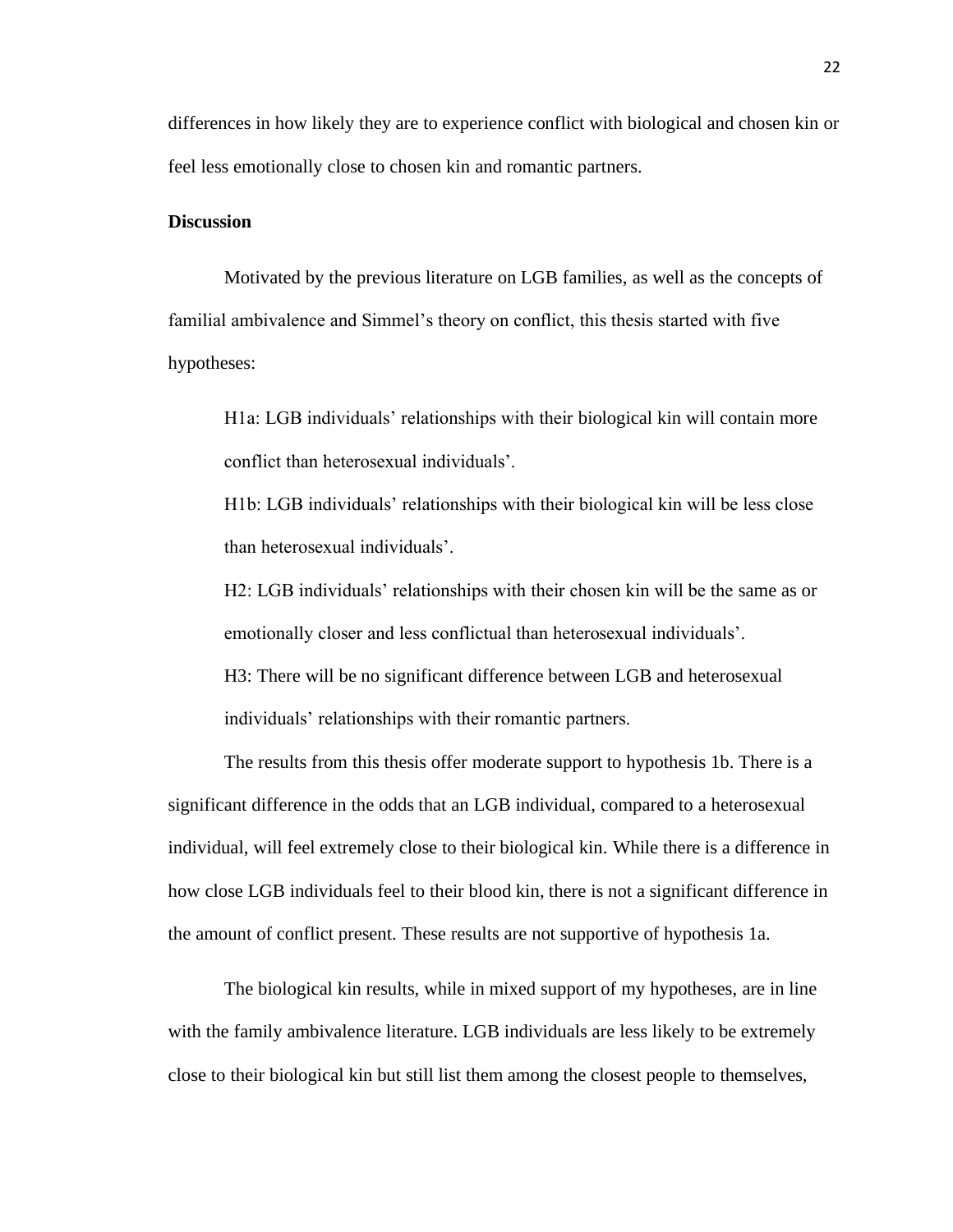suggesting that these relationships may be ambivalent. The ambivalence literature tells us that biological kin relationships may persist, even when they are not close, due to societal expectations (Reczek 2016).

These results also tell us that while LGB individuals are less likely to be extremely close to their biological kin, they are willing to maintain relationships that have conflict at the same rate as heterosexual individuals with closer relationships. This is supported by Simmel's theory on conflict. The presence of conflict in these relationships, if Simmel is correct, allows these less-close relationships to persist because conflict allows individuals to include others in their lives that they might otherwise reject.

The results offer mixed support to hypothesis 2: LGB and heterosexual individuals are equally likely to have chosen kin relationships that are extremely close and that contain less conflict. While failing to fully support the hypothesis, these results are supported by the literature. Chosen kin are not as bound by societal expectations to persist through periods of conflict (Wilson, Shuey, and Elder 2003; Reczek 2016). Without these expectations chosen kin relationships become a matter of choice rather than a requirement, especially for LGB individuals (Oswald and Masciadrelli 2008).

Hypothesis 3 is partially supported by the analysis conducted: there is no significant difference in the odds that a relationship between LGB and heterosexual individuals and their romantic partners will be extremely close. However, there is a significant difference in the odds that an LGB individual will experience conflict compared to a heterosexual individual. The odds of LGB individuals experiencing conflict in their romantic partner relationship is lower than that of a heterosexual individual. Romantic partners, much like chosen kin, do not have the same societal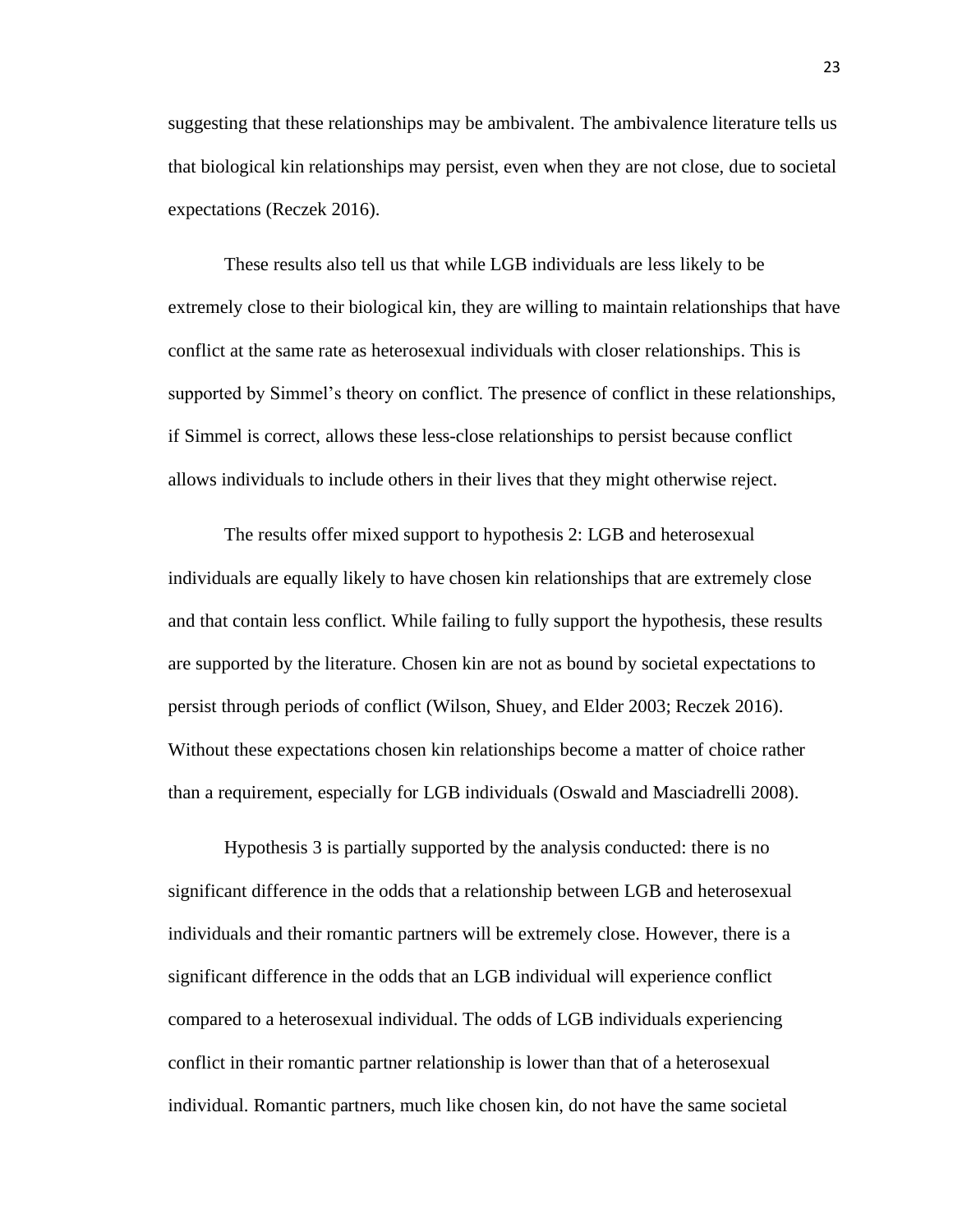expectations placed upon them that biological kin do. This may be an example of LGB individuals enacting their agency to chose relationships that do not hold them to the same heteronormative expectations their biological kin relationships do.

Limitations and Directions for Future Research

This thesis provides insight into the differences between LGB and heterosexual familial relationships; however, it does have its limitations. For one, the NASIS dataset is not nationally representative. While the results may be representative of relationships in Nebraska or the Midwest, it would be hard to argue that these results are entirely representative of LGB individuals across the country. Location can play a large role in the way LGB individuals act and see themselves (Abelson 2019). However, many chosen kin relationships are formed over long distances and are no longer bound by geography thanks to the internet (Craig and McInroy 2014; Hiller, Mitchell, and Ybarra 2012; Etengoff and Daiute 2015; Hunyady 2008; Nimrod 2010). The possibility of long distance chosen kin may mitigate some of the representation issues that come from studying LGB individuals in the Midwest.

Another limitation to this study to consider is the small population of LGB individuals in the dataset. While there are enough LGB relationships to conduct analysis, the LGB population pales in comparison to the number of heterosexual individuals.

Given the limitations present, future research should focus on conducting this research on a more expansive population in the aims of creating a more nationally representative dataset. Another area of future research is to find out if the types and sources of conflict experienced by LGB individuals, while just as likely, are the same as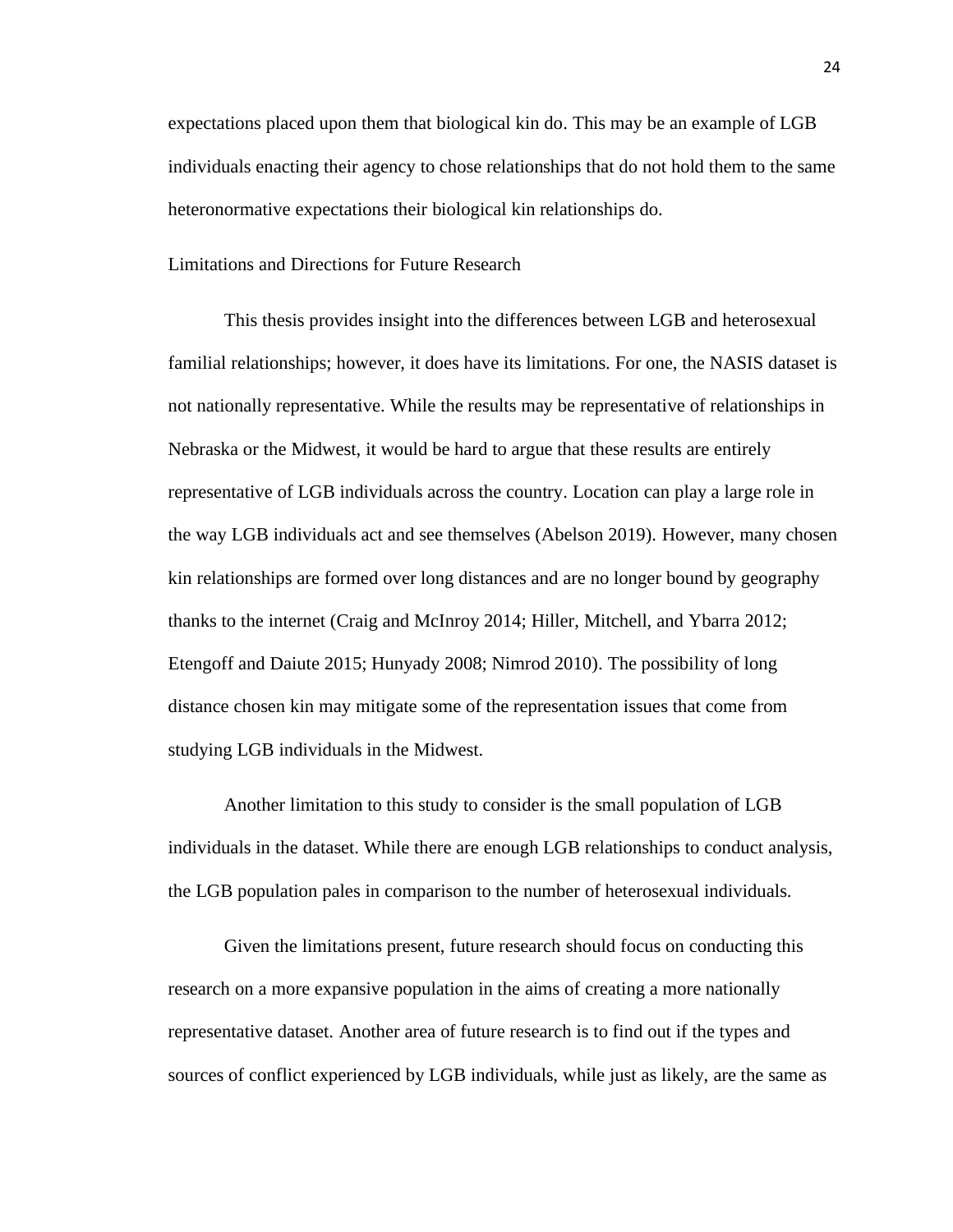heterosexual individuals. Doing so may give further insights into how the characteristics of familial relationships may differ between LGB and heterosexual individuals.

# **Conclusion**

Before now, little research has been done to directly compare the relationship characteristics of LGB and heterosexual familial relationships. We know that there are differences between the relationship types and that LGB individuals often report conflict with their biological kin, but we did not know if this conflict is comparable. This thesis bridges this gap and answers the question: How do the family relationships of LGB individuals compare with heterosexual individuals? By showing that LGB biological kin relationships, while listed among the respondents closest, are often less close while containing the same levels of conflict, this thesis supports the theories of familial ambivalence and Simmel's theories of conflict. This thesis also allows us to better understand how LGB familial relationships compare to heterosexual ones. Conducting this study on a larger scale and further comparing the relationship characteristics is a critical area for future research.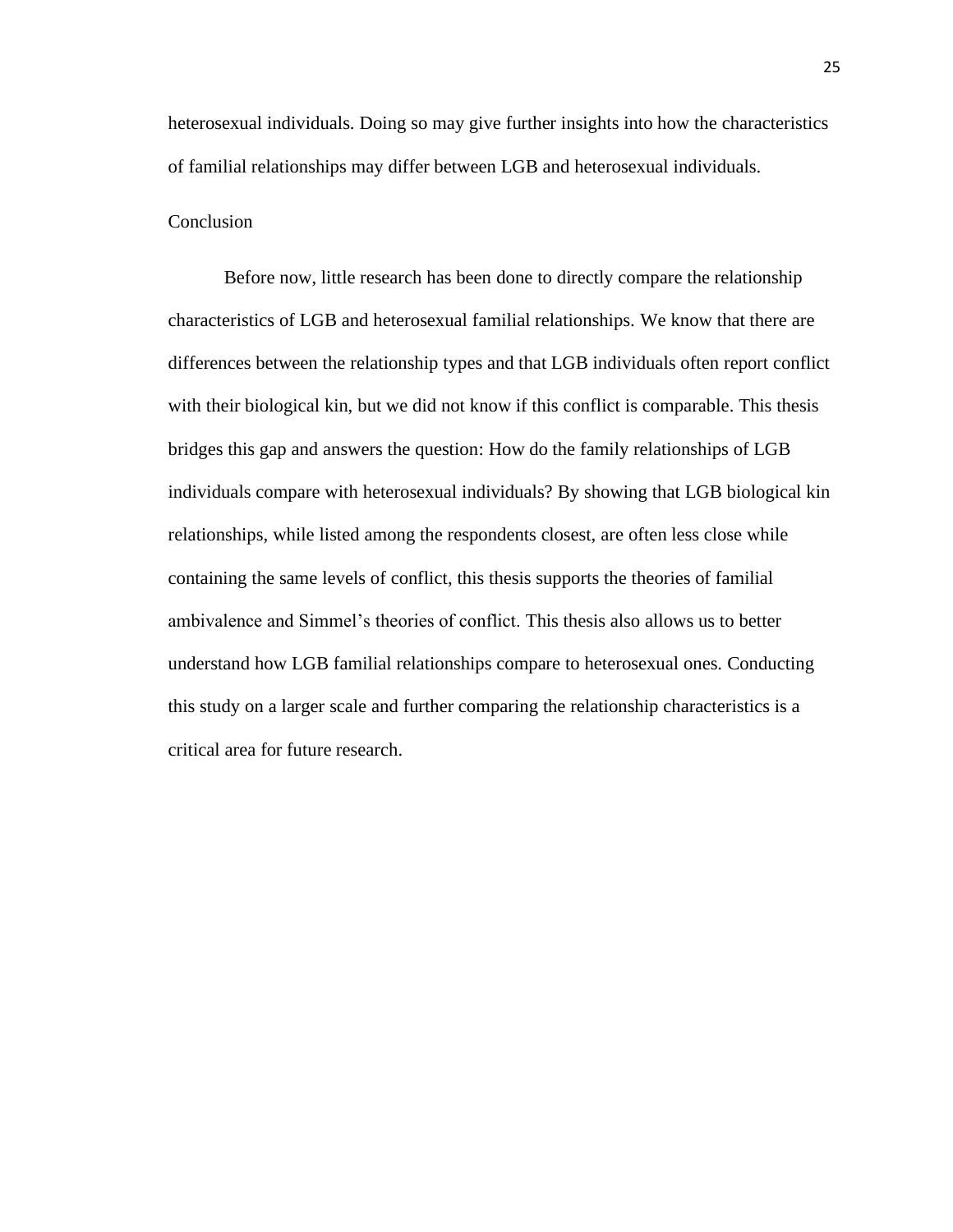- Abelson, Miriam J. 2019. *Men in place: Trans masculinity, race, and sexuality in America*. U of Minnesota Press.
- Agneessens, Filip, Hans Waege, and John Lievens. 2006. "Diversity in social support by role relations: A typology." *Social networks* 28(4): 427-441.
- Almack, Kathryn, Jane Seymour and Gary Bellamy. 2010. "Exploring the Impact of Sexual Orientation on Experiences and Concerns about End of Life Care and on Bereavement for Lesbian, Gay and Bisexual Older People." *Sociology* 44(5):908- 924.
- Ariel, Jane. 2008. "Women Aging Together in Community." *Journal of Lesbian Studies* 12(2-3):283-292.
- Barker, Judith C., Gilbert Herdt, and Brian de Vries. 2006. "Social Support in the Lives of Lesbians and Gay Men at Midlife and Later." *Sexuality Research & Social Policy* 3(2):1-23.
- Bates, Douglas, Martin Maechler, Ben Bolker, Steven Walker, Rune Haubo Bojesen Christensen, Henrik Singmann, Bin Dai, Gabor Grothendieck, Peter Green. 2015. "Package 'lme4'." Convergence 12, no. 1: 2.
- Battle, Juan, and Colin Ashley. 2008. "Intersectionality, heteronormativity, and Black lesbian, gay, bisexual, and transgender (LGBT) families." *Black Women, Gender & Families* 2(1): 1-24.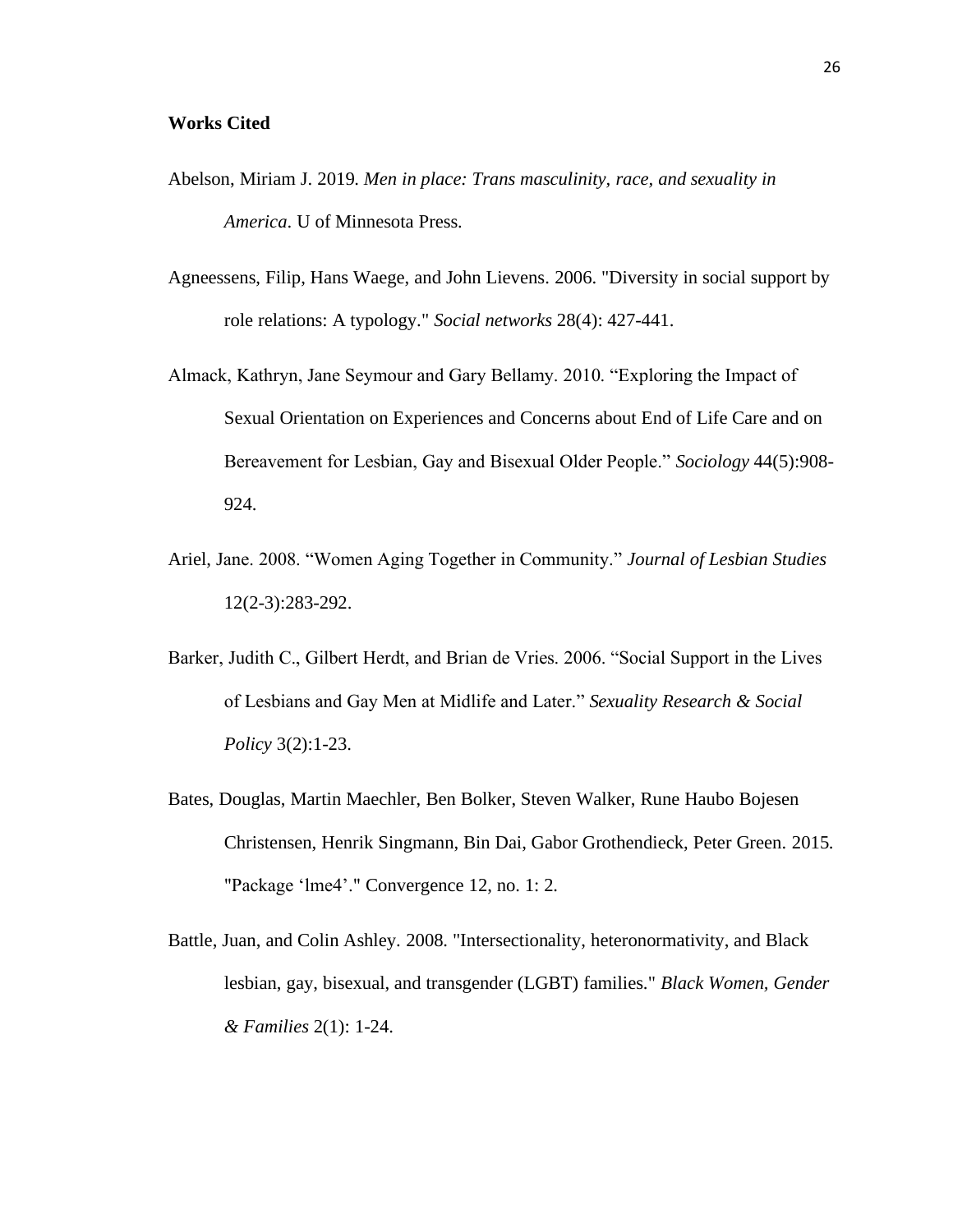- Bengtson, Vern, Roseann Giarrusso, J. Beth Mabry and Merril Silverstein. 2002. "Solidarity, Conflict and Ambivalence: Complimentary or Competing Perspectives on Intergenerational Relationships?" Journal of Marriage and Family, 64:568-576.
- Braithwaite, Dawn O., Betsy Wackernagel Bach, Leslie A. Baxter, Rebecca DiVerniero, Joshua R. Hammonds, Angela M. Hosek, Erin K. Willer, and Bianca M. Wolf. 2010. "Constructing Family: A Typology of Voluntary Kin." *Journal of Social and Personal Relationships* 27(3):388-407.
- Chaya, Julie, and Donna J. Bernert. 2014. "Considerations for sexuality education and services for LGB elders." *American Journal of Sexuality Education* 9(1): 99-113.
- Connidis, Ingrid Arnet. 2015. Exploring Ambivalence in Family Ties: Progress and Prospects. Journal of Marriage and Family, 77:77-95.
- Connidis, Ingrid Arnet, and Julie Ann McMullin. 2002. "Sociological ambivalence and family ties: A critical perspective." *Journal of marriage and family* 64(3): 558- 567.
- Craig, Shelley L., and Lauren McInroy. 2014. "You can form a part of yourself online: The influence of new media on identity development and coming out for LGBTQ youth." *Journal of Gay & Lesbian Mental Health* 18(1): 95-109.
- Dempsey, Deborah. 2010. "Conceiving and Negotiating Reproductive Relationships: Lesbians and Gay Men Forming Families with Children." *Sociology* 44(6):1145- 1162.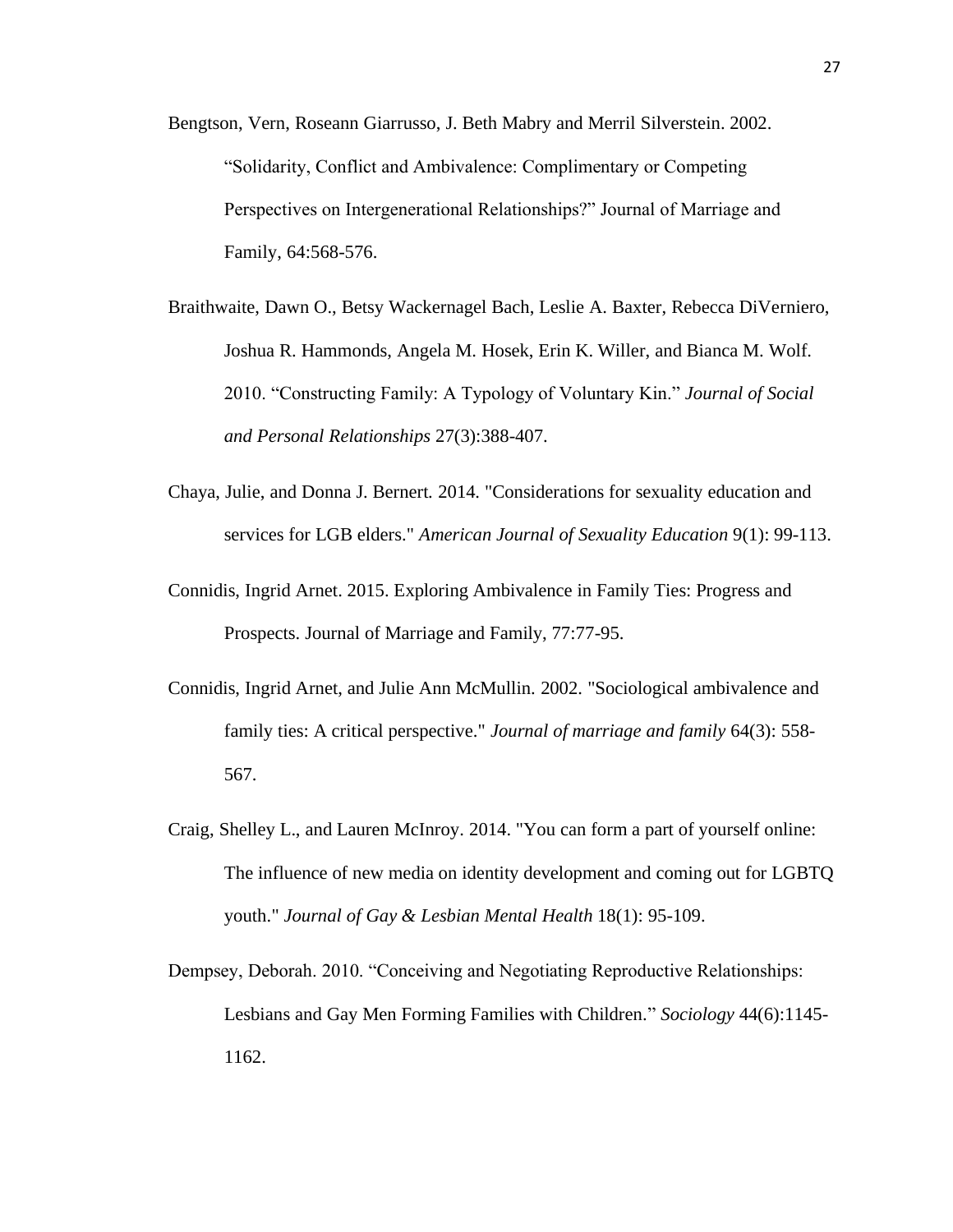- Etengoff, Chana and Colette Daiute. 2015. "Online Coming-Out Communication Between Gay Men and Their Religious Family Allies: A Family of Choice and Origin Perspective." *Journal of GLBT Family Studies* 11(3):278-304.
- Farrell, Betty, Alicia VandeVusse, and Abigail Ocobock. 2012. "Family change and the state of family sociology." *Current Sociology* 60(3): 283-301.
- Gazso, Amber and Susan A. McDaniel. 2015. "Families by Choice and the Management of Low Income Through Social Supports." *Journal of Family Issues* 36(3):371- 395.
- Grossman, Arnold H., Anthony R. D'Augelli, and Scott L. Hershberger. 2000. "Social support networks of lesbian, gay, and bisexual adults 60 years of age and older." *The Journals of Gerontology Series B: Psychological Sciences and Social Sciences* 55(3): P171-P179.
- Hillier, Lynne, Kimberly J. Mitchell, and Michele L. Ybarra. 2012. "The Internet as a safety net: Findings from a series of online focus groups with LGB and non-LGB young people in the United States." *Journal of LGBT Youth* 9(3): 225-246.
- Hunyady, Mary Kay. 2008. "We Are Family: I Got All My Sisters with Me!" *Journal of Lesbian Studies* 12(2-3):293-300.
- Knoble, Naomi B., and Deanna Linville. 2012. "Outness and relationship satisfaction in same‐gender couples." *Journal of Marital and Family Therapy* 38(2): 330-339.
- Levitt, Heidi M., Sharon G. Horne, Julia Puckett, Kristin Kay Sweeney and Martavius L. Hampton. 2015. "Gay Families: Challenging Racial and Sexual/Gender Minority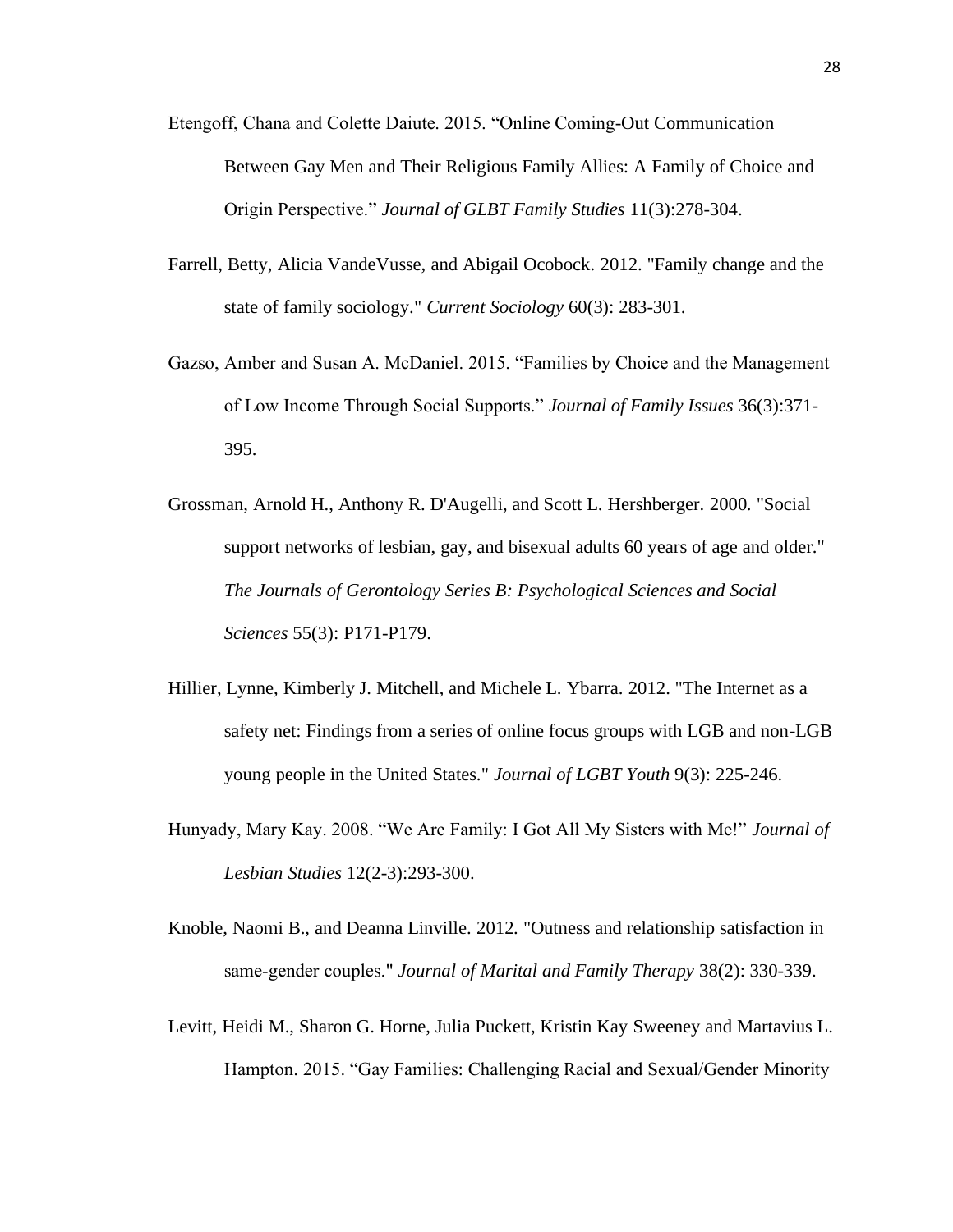Stressors Through Social Support." *Journal of GLBT Family Studies* 11(2):173- 202.

- Mitchell, Valory. 2008. "Choosing family: Meaning and membership in the lesbian family of choice." *Journal of Lesbian Studies* 12(2-3): 301-313.
- Muraco, Anna. 2006. "Intentional families: Fictive kin ties between cross‐gender, different sexual orientation friends." *Journal of Marriage and Family* 68(5): 1313-1325.
- Nelson, Margaret K. 2013. "Fictive kin, families we choose, and voluntary kin: What does the discourse tell us?." *Journal of Family Theory & Review* 5(4): 259-281.
- Nelson, Margaret K. 2014. "Whither fictive kin? Or, what's in a name?." *Journal of Family Issues* 35(2): 201-222.
- Nimrod, Galit. 2009. "Seniors' online communities: A quantitative content analysis." *The Gerontologist* 50(3): 382-392.
- Nordqvist, Petra. 2012. "'I Don't Want Us to Stand Out More Than We Already Do': Lesbian Couples Negotiating Family Connections in Donor Conception." *Sexualities* 15(5/6):644-661.
- Oswald, Ramona Faith and Brian P. Masciadrelli. 2008. "Generative Ritual Among Nonmetropolitan Lesbians and Gay Men: Promoting Social Inclusion." *Journal of Marriage and Family* 70(4): 1060-1073.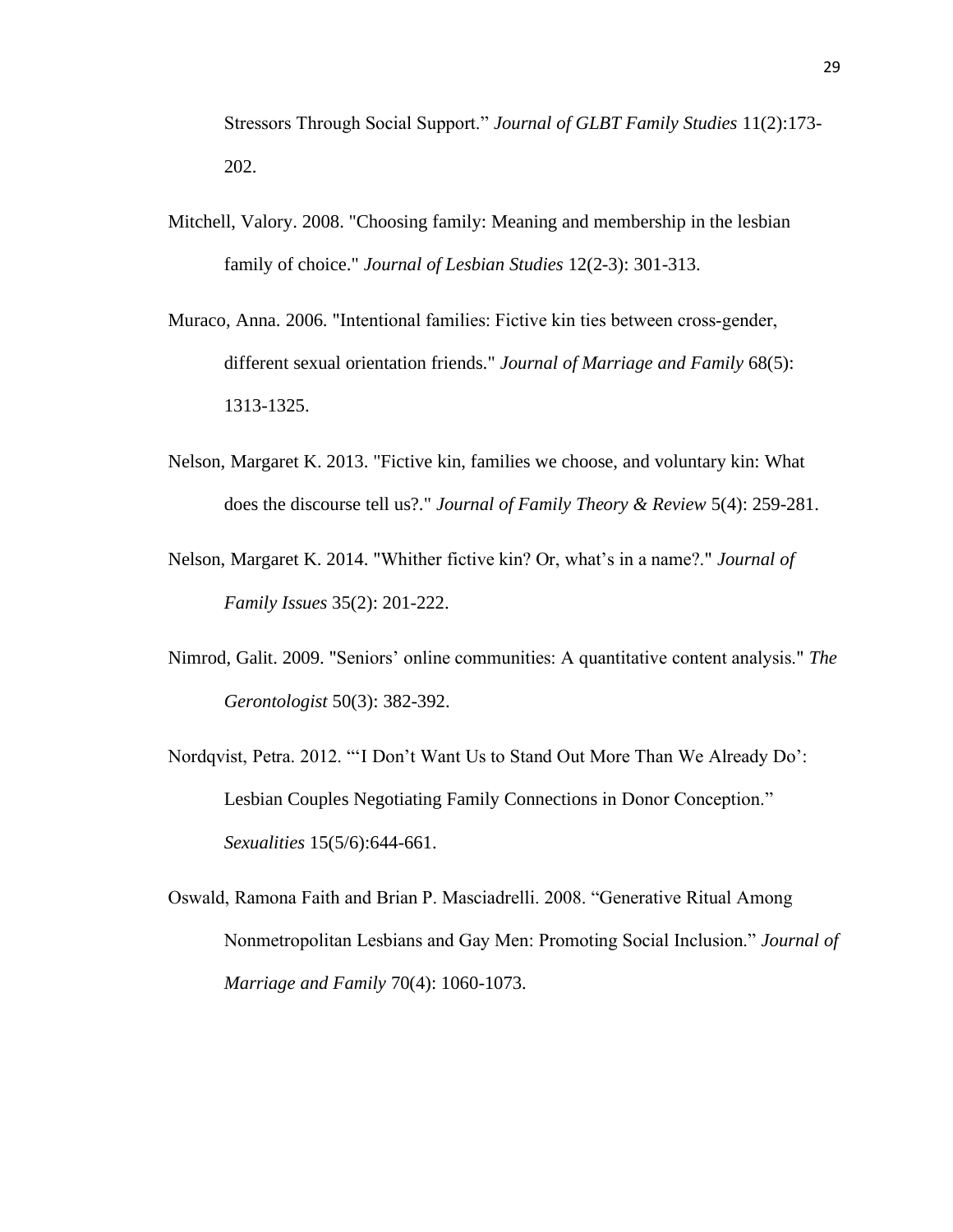- Powell, Brian, Catherine Blozendahl, Claudia Geist, and Lala Carr Steelman. 2010. *Counted out: Same-sex relations and Americans' definitions of family*. Russell Sage Foundation.
- Reczek, Corinne. 2016. "Ambivalence in gay and lesbian family relationships." *Journal of Marriage and Family* 78(3): 644-659.
- Robinson, Brandon Andrew. 2018. "Conditional families and lesbian, gay, bisexual, transgender, and queer youth homelessness: Gender, sexuality, family instability, and rejection." *Journal of Marriage and Family* 80(2): 383-396.
- Ryan, Caitlin, Stephen T. Russell, David Huebner, Rafael Diaz, and Jorge Sanchez. 2010. "Family acceptance in adolescence and the health of LGBT young adults." *Journal of Child and Adolescent Psychiatric Nursing* 23(4): 205-213.
- Scanzoni, John. 2001. "From the normal families to alternate families." *Journal of Family Issues* 22:688-710.

Simmel, George. *Conflict and the web of group affiliations*. Simon and Schuster, 1954.

- Smyth, Jolene, Lindsey Witt-Swanson, Shanshan Deng, Mekenzie Kerr, Kim Meiergerd, Robyn Benes, Sean Lamer, Grace Stallworth, Monica Yapp, Deb Predmore and Bernice Slagle. 2019. "2019 Winter NASIS Methodology Report." *Bureau of Sociological Research*, University of Nebraska-Lincoln.
- Smyth, Jolene, Lindsey Witt-Swanson, Shanshan Deng, Mekenzie Kerr, Kim Meiergerd, Courtney Thrash, Casey Seay, Grace Stallworth, Monica Yapp, Deb Predmore,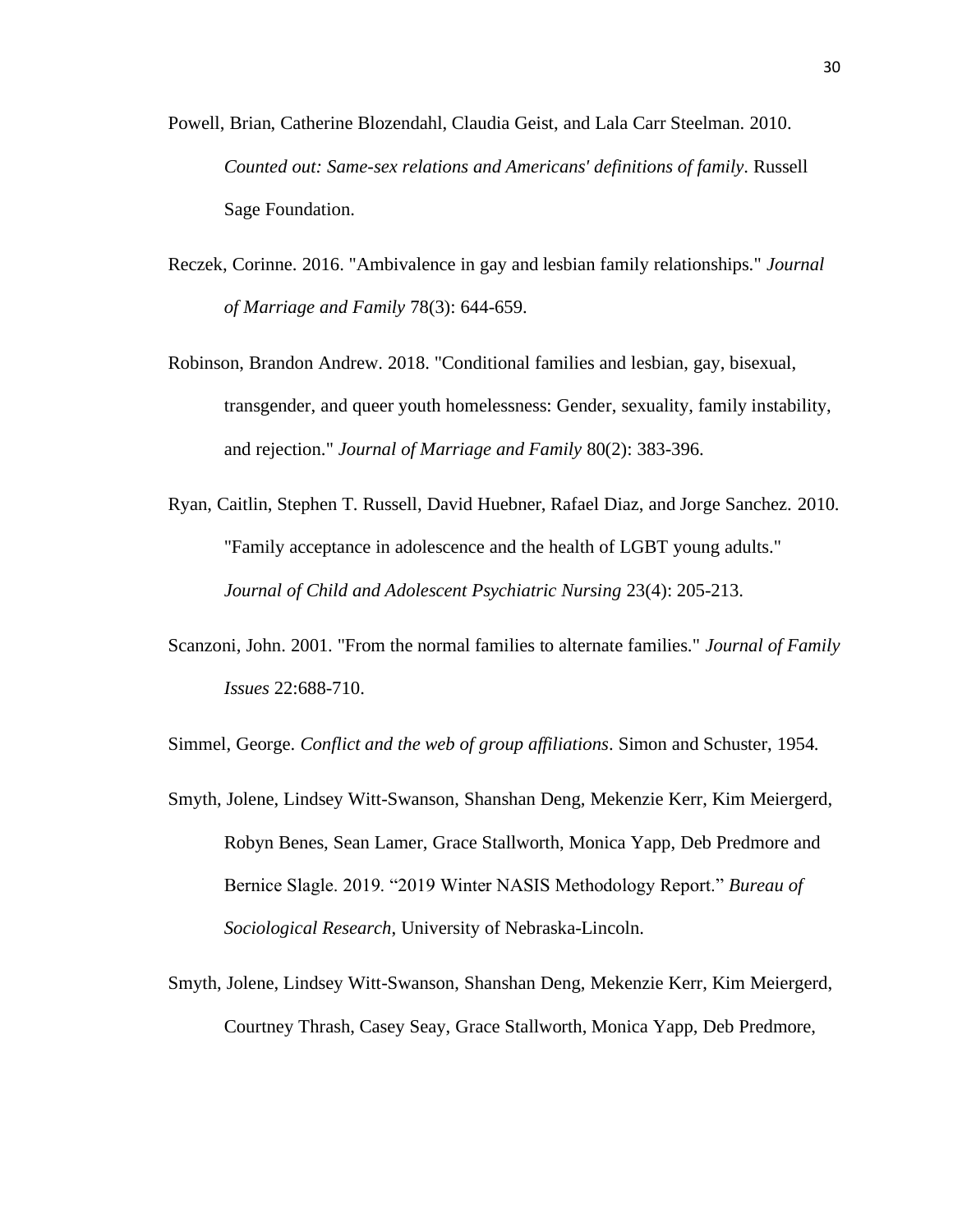Bernice Slagle. 2018. "2018 Winter NASIS Methodology Report." *Bureau of Sociological Research*, University of Nebraska-Lincoln.

- Stack, Carol B. and Linda M. Burton. 1993. "Kinscripts." *Journal of Comparative Family Studies* 24:157-170.
- Todosijevic, Jelica, Esther D. Rothblum, and Sondra E. Solomon. 2005. "Relationship satisfaction, affectivity, and gay‐specific stressors in same‐sex couples joined in civil unions." *Psychology of Women Quarterly* 29(2): 158-166.
- Walen, Heather R., and Margie E. Lachman. 2000. "Social support and strain from partner, family, and friends: Costs and benefits for men and women in adulthood." *Journal of social and personal relationships* 17(1): 5-30.
- Weston, Kath. 1991. *Families We Choose: Lesbians, Gays, Kinship*. New York, NY: Columbia University Press.
- Willson, Andrea E., Kim M. Shuey, and Glen H. Elder Jr. 2003. "Ambivalence in the relationship of adult children to aging parents and in‐laws." *Journal of Marriage and Family* 65(4): 1055-1072.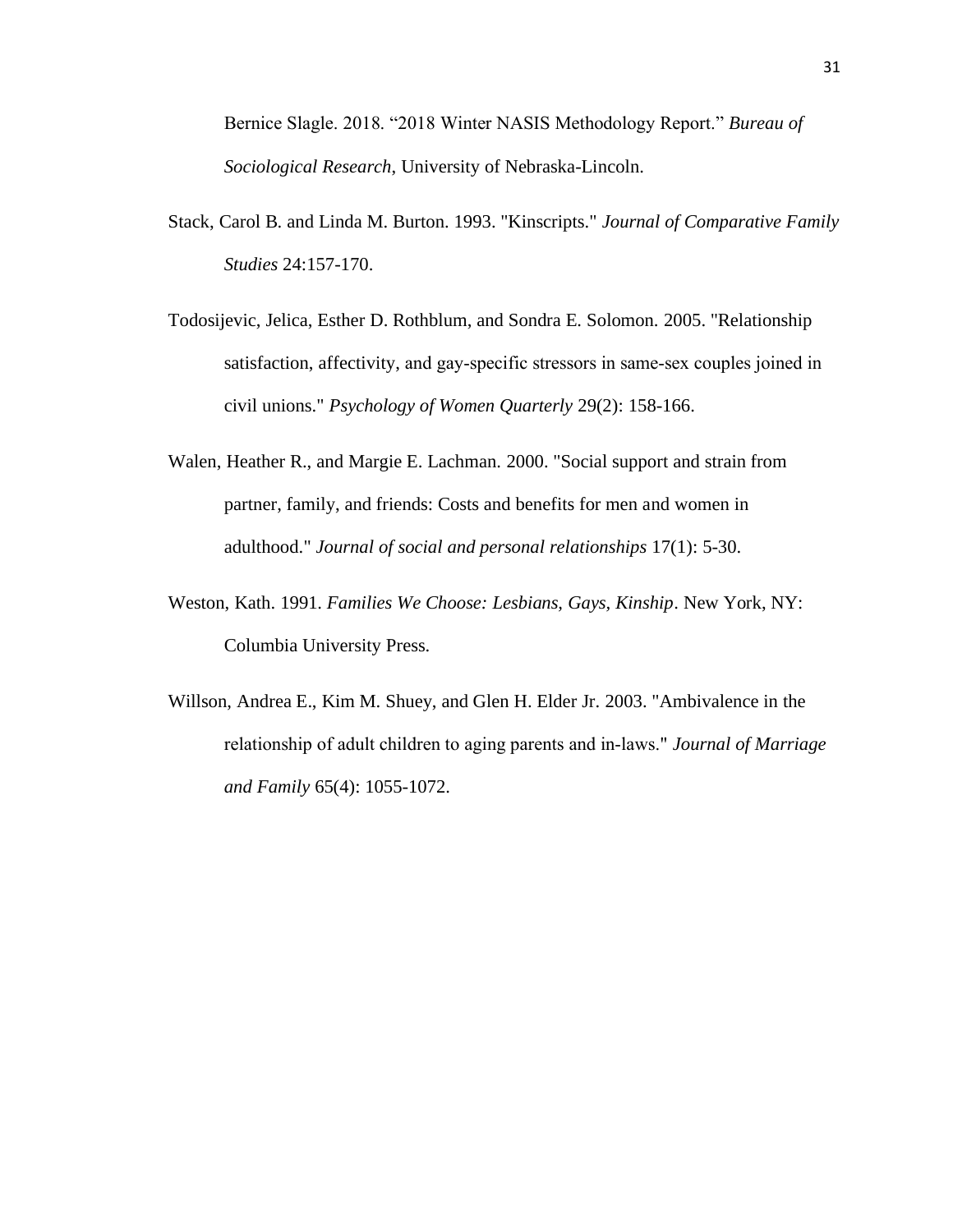

Appendix A: Tables and Figures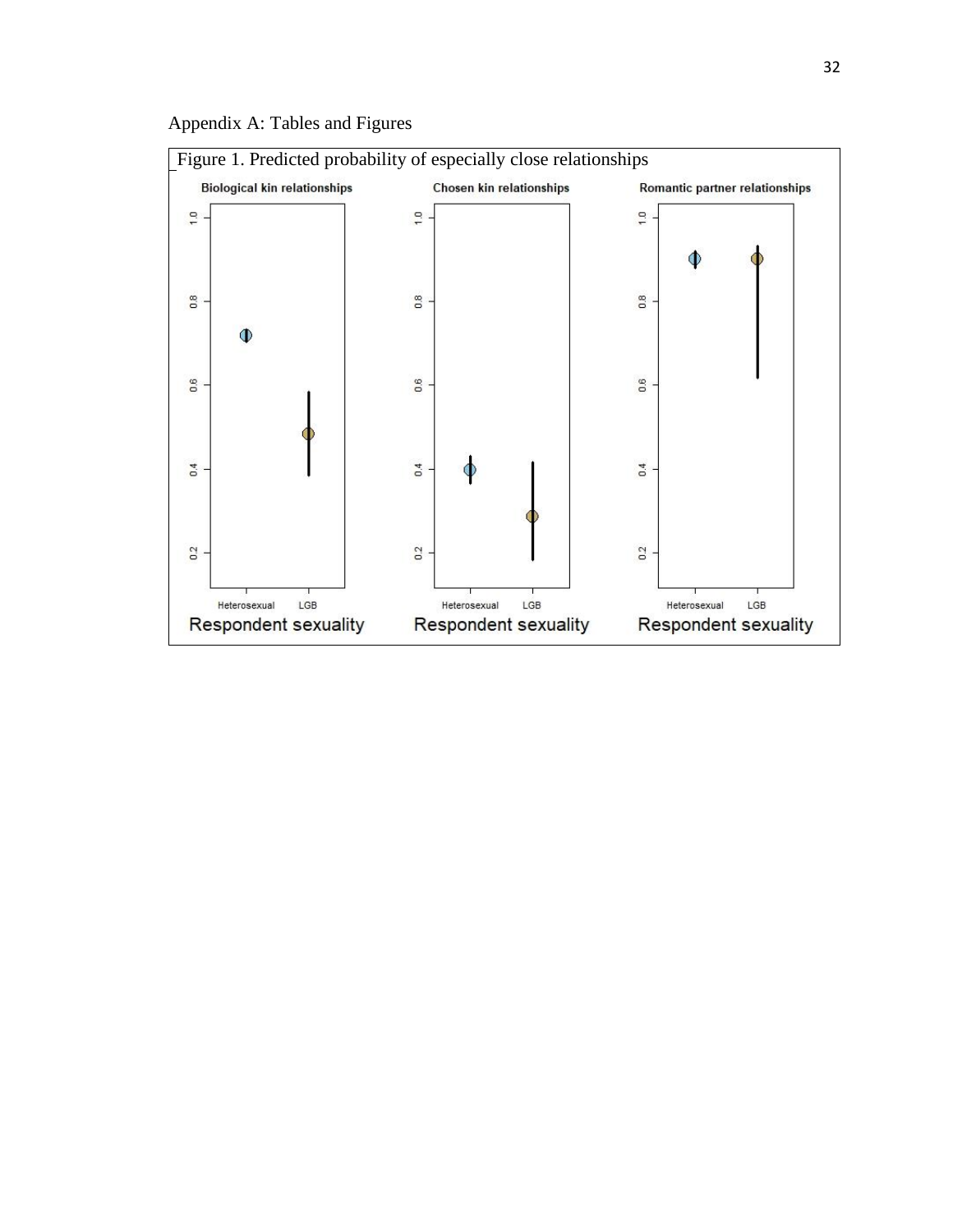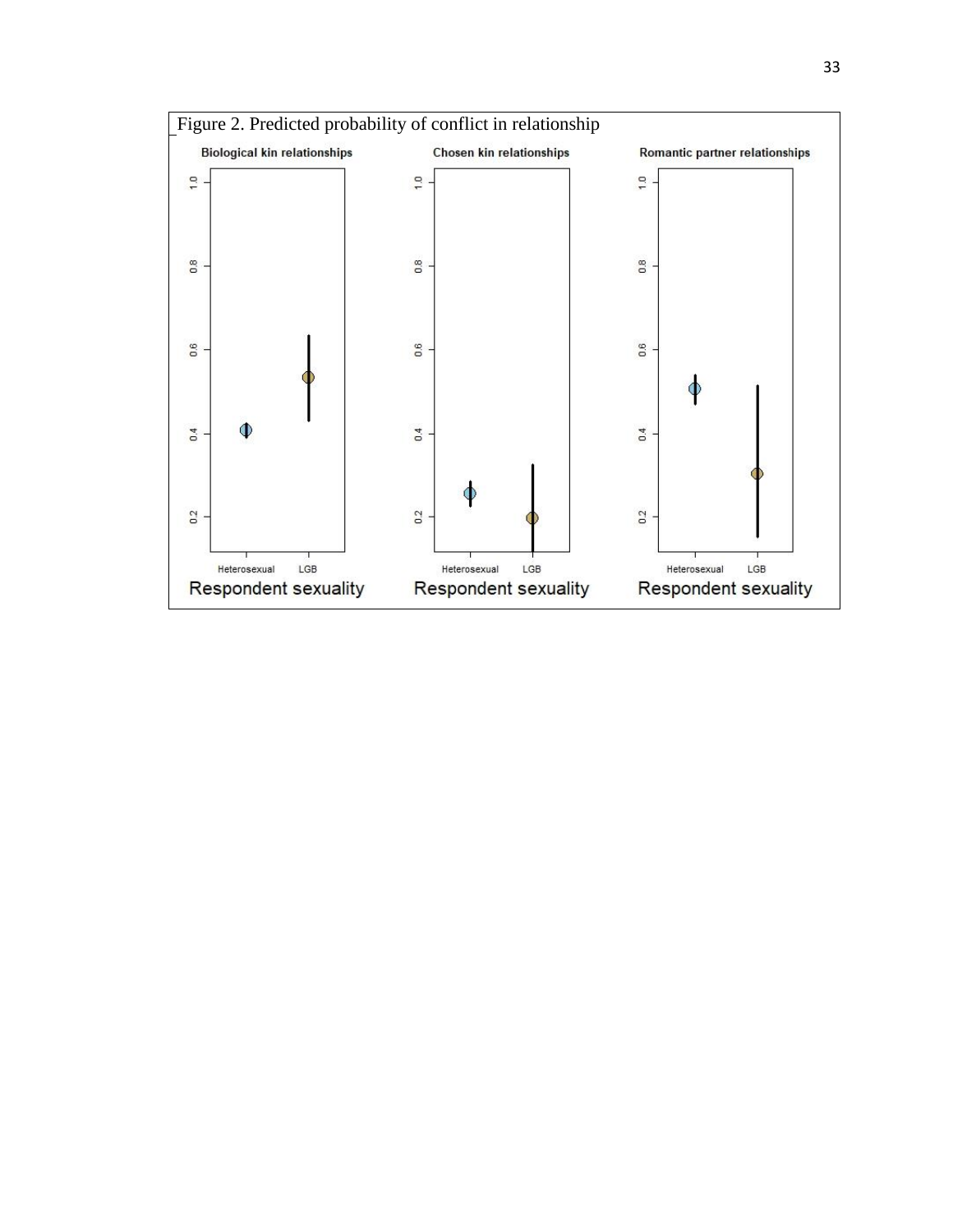| Table 1. Descriptive statistics of sample - ego alter |                                |                                |  |
|-------------------------------------------------------|--------------------------------|--------------------------------|--|
|                                                       | Characteristics of respondents | Characteristics of respondents |  |
|                                                       | who provided data on closeness | who provided data on conflict  |  |
| <b>Respondent characteristics</b>                     | $M/\%$                         | $M/\%$                         |  |
| Sexuality                                             |                                |                                |  |
| <b>LGB</b>                                            | 3.12                           | 2.99                           |  |
| Heterosexual                                          | 96.88                          | 97.01                          |  |
| <b>Income</b>                                         |                                |                                |  |
| Less than 10k                                         | 2.53                           | 2.66                           |  |
| 10k to less than 50k                                  | 29.88                          | 29.22                          |  |
| 50k to less than 100k                                 | 42.08                          | 42.30                          |  |
| 100k or more                                          | 25.51                          | 25.83                          |  |
| Race                                                  |                                |                                |  |
| White                                                 | 88.91                          | 89.28                          |  |
| Not white                                             | 11.10                          | 10.72                          |  |
| Education                                             |                                |                                |  |
| High school or less                                   | 15.46                          | 15.31                          |  |
| Some college or above                                 | 84.54                          | 84.69                          |  |
| <b>Family Member Characteristics</b>                  |                                |                                |  |
| Kin Role                                              |                                |                                |  |
| <b>Biological kin</b>                                 | 68.27                          | 68.40                          |  |
| Chosen kin                                            | 16.77                          | 16.55                          |  |
| Spouse                                                | 14.96                          | 15.05                          |  |
| Characteristics of respondent -                       |                                |                                |  |
| family member relationships                           |                                |                                |  |
| Closeness                                             |                                |                                |  |
| <b>Especially close</b>                               | 68.67                          |                                |  |
| Not especially close                                  | 31.33                          |                                |  |
| Conflict                                              |                                |                                |  |
| Any conflict                                          |                                | 39.75                          |  |
| No conflict                                           |                                | 60.25                          |  |
|                                                       | N=5516 relationships, LGB=37,  | N=4662 Relationships, LGB=36,  |  |
|                                                       | Heterosexual=1152              | Heterosexual=1142              |  |

| Table 2. Percentage of relationships that are   | <b>LGB</b> | Heterosexual |
|-------------------------------------------------|------------|--------------|
| extremely close                                 |            |              |
|                                                 | $M/\%$     | $M/\%$       |
| <b>Biological Kin</b>                           | 48.39      | 71.87        |
| Chosen Kin                                      | 28.57      | 39.70        |
| Romantic partner                                | 82.61      | 90.15        |
| Notes: N = 5516 relationships, LGB=37,          |            |              |
| Heterosexual=1152. The variables are not likely |            |              |
| to be independent $\chi^2 = 550^{***}$          |            |              |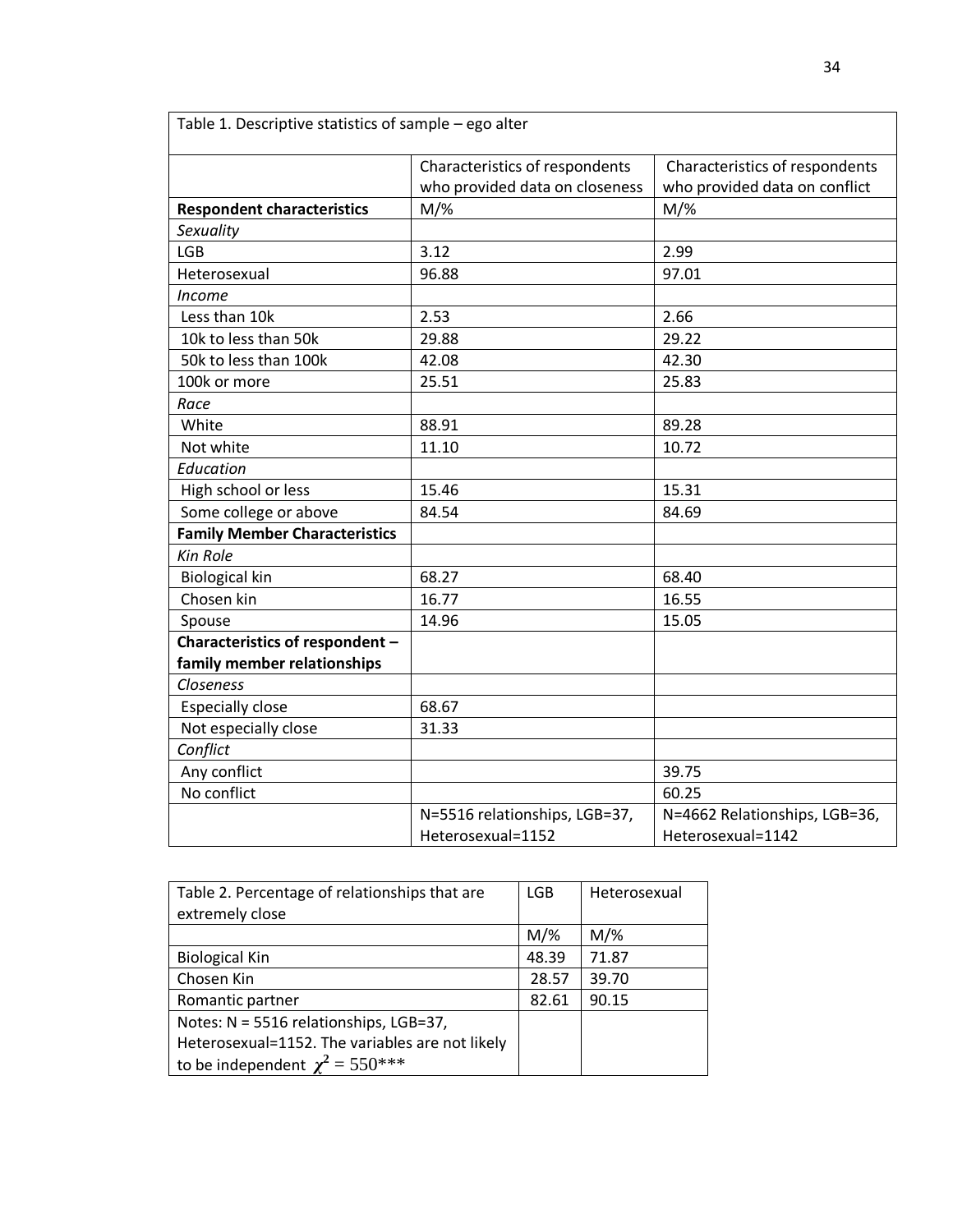| Table 3. Percentage of relationships that       | <b>LGB</b> | Heterosexual |
|-------------------------------------------------|------------|--------------|
| contain conflict                                |            |              |
|                                                 | $M/\%$     | $M/\%$       |
| <b>Biological Kin</b>                           | 53.41      | 40.75        |
| Chosen Kin                                      | 19.61      | 25.41        |
| Romantic partner                                | 30.43      | 50.57        |
| Notes: $N = 4662$ relationships, LGB = 36,      |            |              |
| Heterosexual=1142. The variables are not likely |            |              |
| to be independent $\chi^2 = 146$ ***            |            |              |

| Table 4: Odds ratios predicting an especially close biological kin relationship                                               |                      |                   |
|-------------------------------------------------------------------------------------------------------------------------------|----------------------|-------------------|
|                                                                                                                               | Model 1: no controls | Model 2: complete |
| Intercept                                                                                                                     | $8.50***$            | 10.70***          |
|                                                                                                                               | (6.31, 11.46)        | (5.58, 20.49)     |
| <b>LGB</b>                                                                                                                    | $0.19*$              | $0.22*$           |
|                                                                                                                               | (0.05, 0.67)         | (0.06, 0.78)      |
| Race                                                                                                                          |                      |                   |
| Not White                                                                                                                     |                      | $2.83**$          |
|                                                                                                                               |                      | (1.40, 5.76)      |
| Education                                                                                                                     |                      |                   |
| Some College or more                                                                                                          |                      | $0.41**$          |
|                                                                                                                               |                      | (0.22, 0.76)      |
| Income                                                                                                                        |                      |                   |
| 10,000 to less than 50,000                                                                                                    |                      | $5.64***$         |
|                                                                                                                               |                      | (2.16, 14.75)     |
| 50,000 to less than 100,000                                                                                                   |                      | 0.63              |
|                                                                                                                               |                      | (0.30, 1.30)      |
| 100,000 or more                                                                                                               |                      | 1.42              |
|                                                                                                                               |                      | (0.90, 2.29)      |
| <b>BIC</b>                                                                                                                    | 3733.6               | 3749.9            |
| <b>Notes</b><br>Significance levels: $\dot{\tau}$ < 0.1 *< 0.05 ** < 0.01 ** * < 0.001<br>Confidence intervals in parenthesis |                      |                   |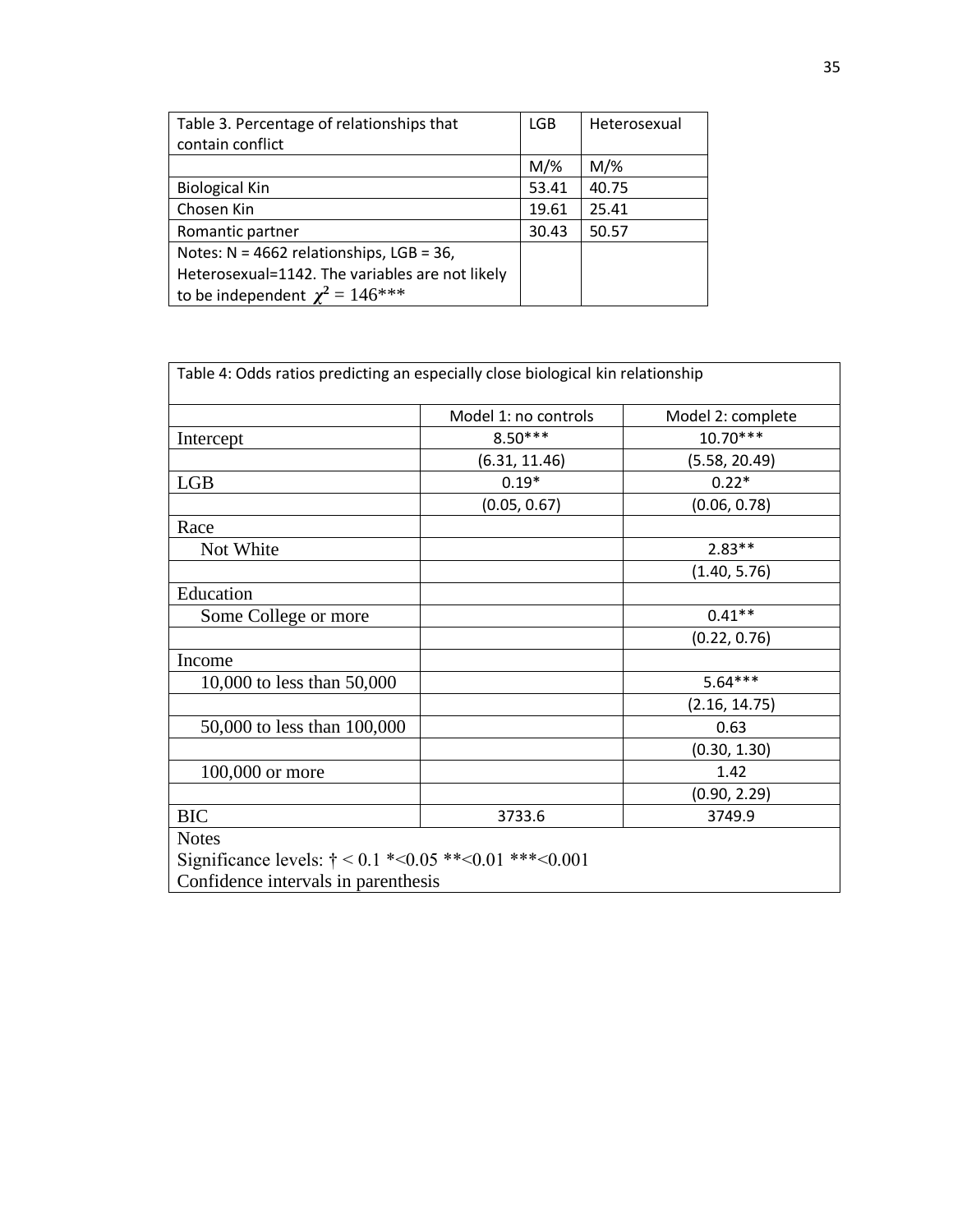| Table 5: Odds ratios predicting conflict in biological kin relationships |                      |                   |
|--------------------------------------------------------------------------|----------------------|-------------------|
|                                                                          | Model 3: no controls | Model 4: complete |
| Intercept                                                                | $0.45***$            | $0.22***$         |
|                                                                          | (0.37, 0.55)         | (0.12, 0.38)      |
| <b>LGB</b>                                                               | $2.89+$              | 2.56              |
|                                                                          | (0.92, 9.11)         | (0.81, 8.07)      |
| Race                                                                     |                      |                   |
| Not White                                                                |                      | 0.79              |
|                                                                          |                      | (0.42, 1.47)      |
| Education                                                                |                      |                   |
| Some College or more                                                     |                      | $3.32***$         |
|                                                                          |                      | (1.89, 5.86)      |
| Income                                                                   |                      |                   |
| 10,000 to less than 50,000                                               |                      | 0.60              |
|                                                                          |                      | (0.26, 1.41)      |
| 50,000 to less than 100,000                                              |                      | $2.23*$           |
|                                                                          |                      | (1.16, 4.25)      |
| 100,000 or more                                                          |                      | 0.75              |
|                                                                          |                      | (0.50, 1.12)      |
| <b>BIC</b>                                                               | 4209.9               | 4223.0            |
| <b>Notes</b>                                                             |                      |                   |
| Significance levels: $\dot{\tau}$ < 0.1 *< 0.05 ** < 0.01 ** * < 0.001   |                      |                   |
| Confidence intervals in parenthesis                                      |                      |                   |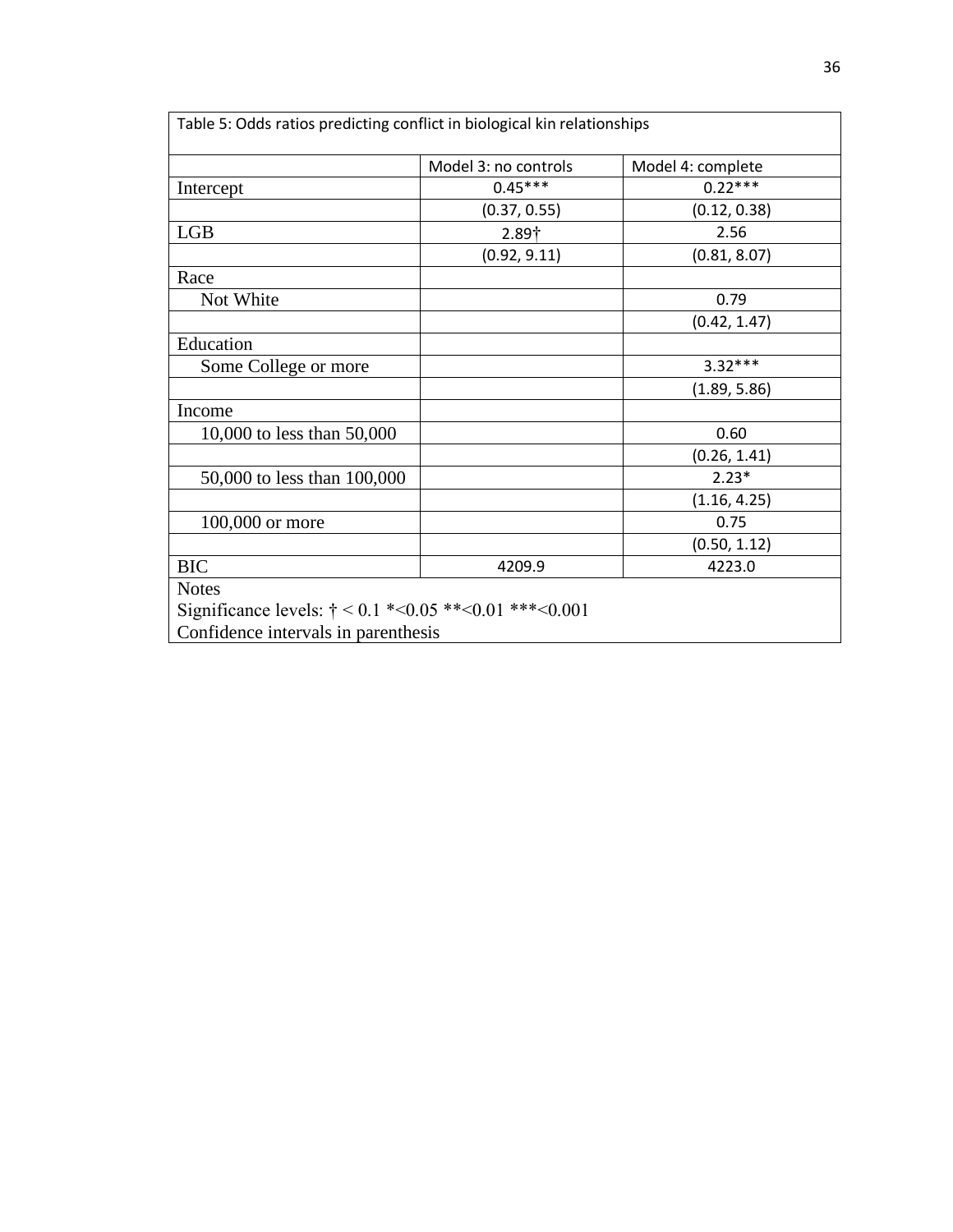| Table 6: Odds ratios predicting an especially close chosen kin relationship |                      |                   |
|-----------------------------------------------------------------------------|----------------------|-------------------|
|                                                                             | Model 5: no controls | Model 6: complete |
| Intercept                                                                   | $0.47***$            | $0.38*$           |
|                                                                             | (0.34, 0.64)         | (0.18, 0.81)      |
| <b>LGB</b>                                                                  | 0.44                 | 0.38              |
|                                                                             | (0.13, 1.54)         | (0.11, 1.34)      |
| Race                                                                        |                      |                   |
| Not White                                                                   |                      | 2.18 <sup>†</sup> |
|                                                                             |                      | (0.91, 5.22)      |
| Education                                                                   |                      |                   |
| Some College or more                                                        |                      | 1.51              |
|                                                                             |                      | (0.70, 3.20)      |
| Income                                                                      |                      |                   |
| 10,000 to less than 50,000                                                  |                      | 0.88              |
|                                                                             |                      | (0.26, 2.99)      |
| 50,000 to less than 100,000                                                 |                      | 2.05              |
|                                                                             |                      | (0.80, 5.29)      |
| 100,000 or more                                                             |                      | 1.19              |
|                                                                             |                      | (0.66, 2.12)      |
| <b>BIC</b>                                                                  | 1163.7               | 1188.2            |
| <b>Notes</b>                                                                |                      |                   |
| Significance levels: $\dot{\tau}$ < 0.1 *< 0.05 ** < 0.01 *** < 0.001       |                      |                   |
| Confidence intervals in parenthesis                                         |                      |                   |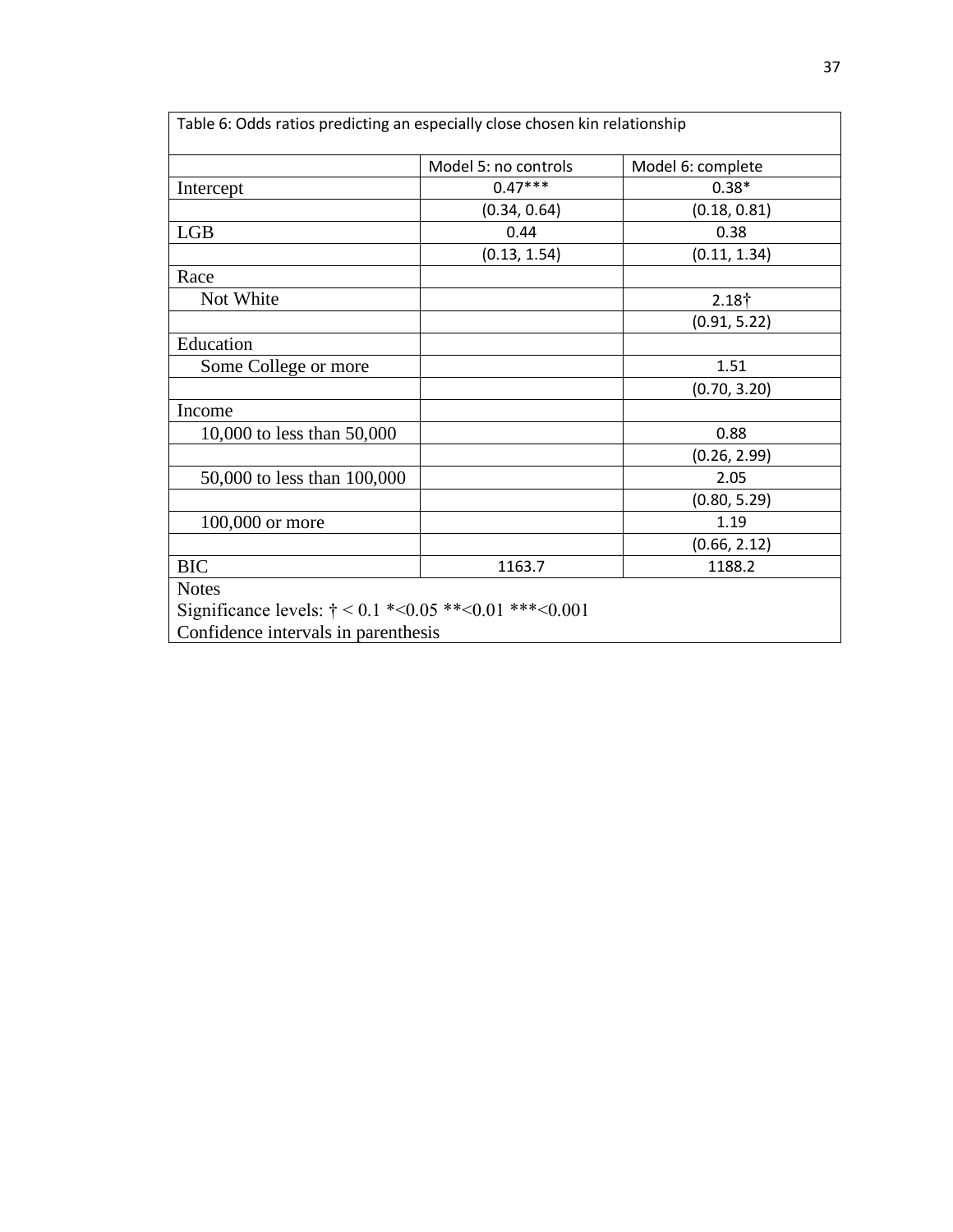| Table 7: Odds ratios predicting conflict in chosen kin relationships   |                      |                     |
|------------------------------------------------------------------------|----------------------|---------------------|
|                                                                        | Model 7: no controls | Model 8: complete   |
| Intercept                                                              | $0.00***$            | $0.00***$           |
|                                                                        | (0.00, 0.002)        | $(6.77e-05, 0.003)$ |
| <b>LGB</b>                                                             | 0.58                 | 0.59                |
|                                                                        | (0.03, 10.11)        | (0.033, 10.69)      |
| Race                                                                   |                      |                     |
| Not White                                                              |                      | 0.66                |
|                                                                        |                      | (0.09, 4.92)        |
| Education                                                              |                      |                     |
| Some College or more                                                   |                      | 1.46                |
|                                                                        |                      | (0.021, 27.00)      |
| Income                                                                 |                      |                     |
| 10,000 to less than 50,000                                             |                      | 0.73                |
|                                                                        |                      | (0.087, 801.08)     |
| 50,000 to less than 100,000                                            |                      | 1.38                |
|                                                                        |                      | (0.019, 17.83)      |
| 100,000 or more                                                        |                      | 0.90                |
|                                                                        |                      | (0.15, 14.79)       |
| <b>BIC</b>                                                             | 919.8                | 953.3               |
| <b>Notes</b>                                                           |                      |                     |
| Significance levels: $\dot{\tau}$ < 0.1 *< 0.05 ** < 0.01 ** * < 0.001 |                      |                     |
| Confidence intervals in parenthesis                                    |                      |                     |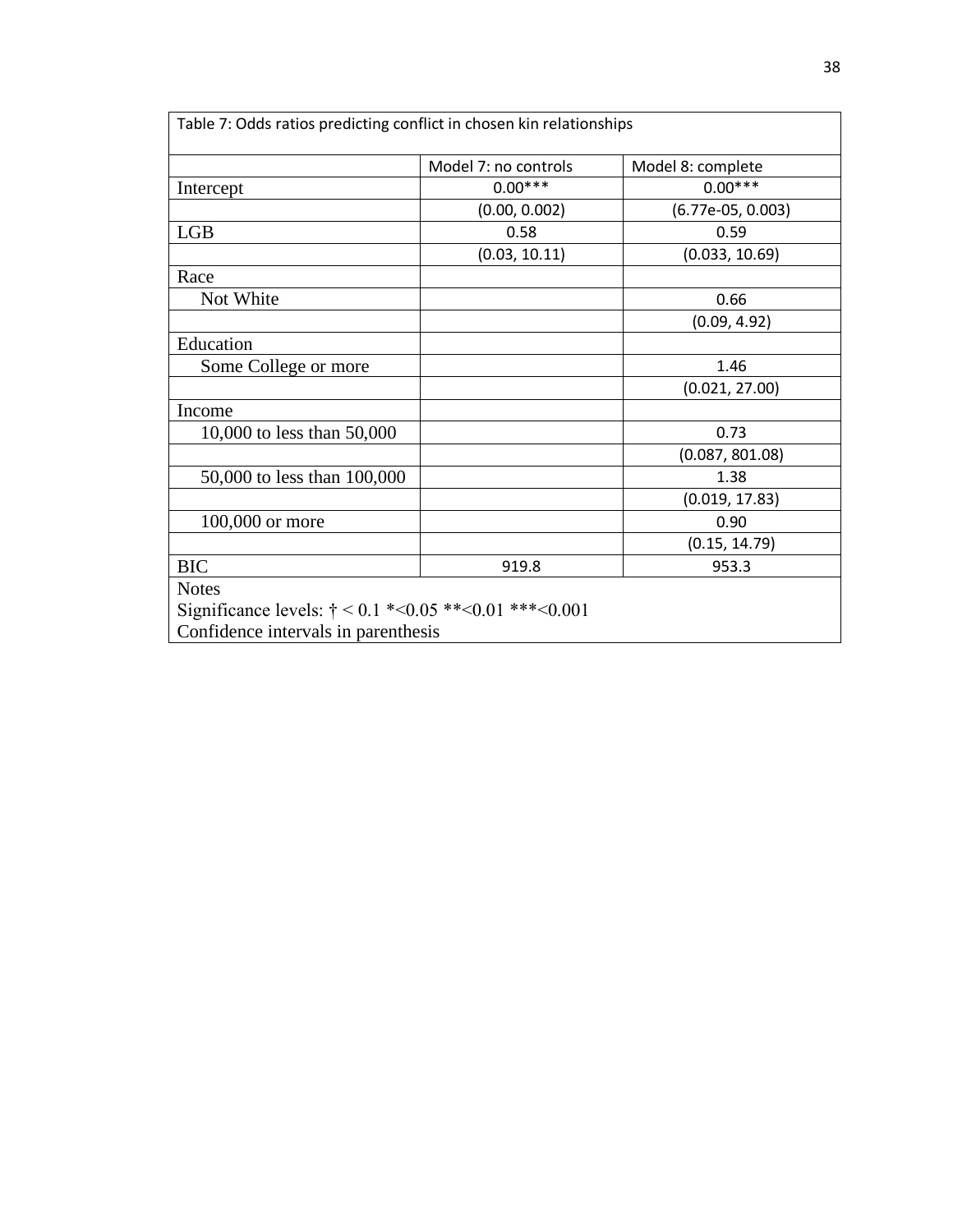|                             | Model 9: no controls | Model 10: complete |
|-----------------------------|----------------------|--------------------|
| Intercept                   | $2.46***$            | $2.32***$          |
|                             | (2.41, 2.52)         | (2.16, 2.49)       |
| <b>LGB</b>                  | 0.93                 | 1.01               |
|                             | (0.82, 1.05)         | (0.88, 1.15)       |
| Race                        |                      |                    |
| Not White                   |                      | 1.00               |
|                             |                      | (0.93, 1.07)       |
| Education                   |                      |                    |
| Some College or             |                      | 0.98               |
| more                        |                      |                    |
|                             |                      | (0.92, 1.04)       |
| Income                      |                      |                    |
| 10,000 to less than 50,000  |                      | $1.29***$          |
|                             |                      | (1.14, 1.46)       |
| 50,000 to less than 100,000 |                      | $0.88*$            |
|                             |                      | (0.81, 0.97)       |
| 100,000 or more             |                      | 1.05               |
|                             |                      | (0.99, 1.11)       |
|                             | 363.72               | 354.21             |